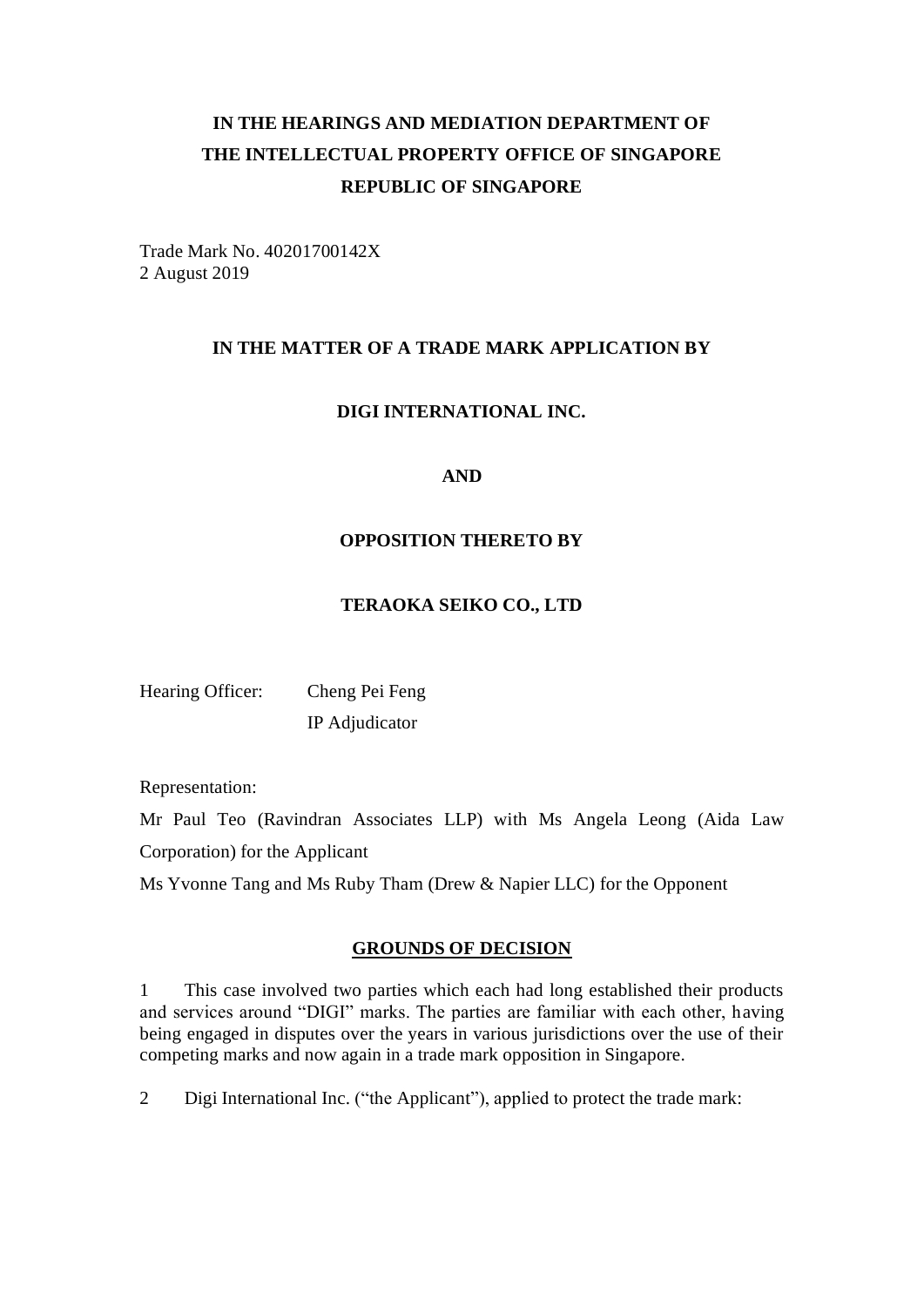

("the Application Mark")

in Singapore on 3 March 2016 under International Registration No. 1326111 (Trade Mark No. 40201700142X) in Classes 9, 38 and 42. The specifications of goods and services relevant to this opposition (taking into account the chronology in [3]) are set out below:

### Class 9

Computer hardware; computer network connectivity hardware and computer network connectivity software; computer hardware with embedded computer software, namely, modules, microprocessors, single-board computers and satellite communications routers; wireless M2M (machine-to-machine) device networking products, namely, wireless range extenders and peripherals, wireless serial servers, enterprise routers, VPN concentrators, routing gateways, gateways, routers, embedded modules, network adaptors, modems, network routers; wireless IoT (Internet of Things) device networking products, namely, wireless range extenders and peripherals, wireless serial servers, enterprise routers, VPN concentrators, routing gateways, gateways, routers, embedded modules, network adaptors, modems, network routers; computer network connectivity hardware and computer network connectivity software, namely, software and middleware used to allow enterprise software applications to interface with remote devices and to allow connectivity, device management, and memory storage, all via a computer network; computer hardware, namely, cellular routers, gateways, wireless communication adapters, serial servers, intelligent console servers, electronic sensors and cameras, all used to monitor and collect data and transmit it to a host or a remote computer system used to provide alerts in the case of triggering events and to provide surveillance; cellular routers with embedded software; programmable gateways; cellular routers with integrated VPN; gateways for distribution automation; VPN concentrators; customizable routing gateways; console servers; console servers for power management and monitoring of network devices; embedded systemon-module and single board computers; intelligent modules that allow electronic devices to connect to a wireless local area network; secure network device server modules; serial to Ethernet modules; microprocessor core modules; communications and control processors; intelligent input/output (I/O) expansion chips; Ethernet-intelligent operator interfaces; expandable control boards; wireless radio frequency (RF) modules; Ethernet gateways supporting wireless radio frequency (RF) modules; IP gateways; wall routers; long-range industrial radios; intelligent wireless energy management devices that have the ability to measure and control use of electricity via a standard electrical outlet; real-time environmental sensors for measuring and transmitting temperature, humidity and light information; wireless vehicle bus adapters; long range radio frequency (RF) modems; range extenders for wireless networks; stand-alone radio modems; wireless Ethernet bridges; wireless adapters; original equipment manufacturer (OEM) computer modules; adapters for remote monitoring and control for multipoint networks; adapters for serial and USB devices; USB to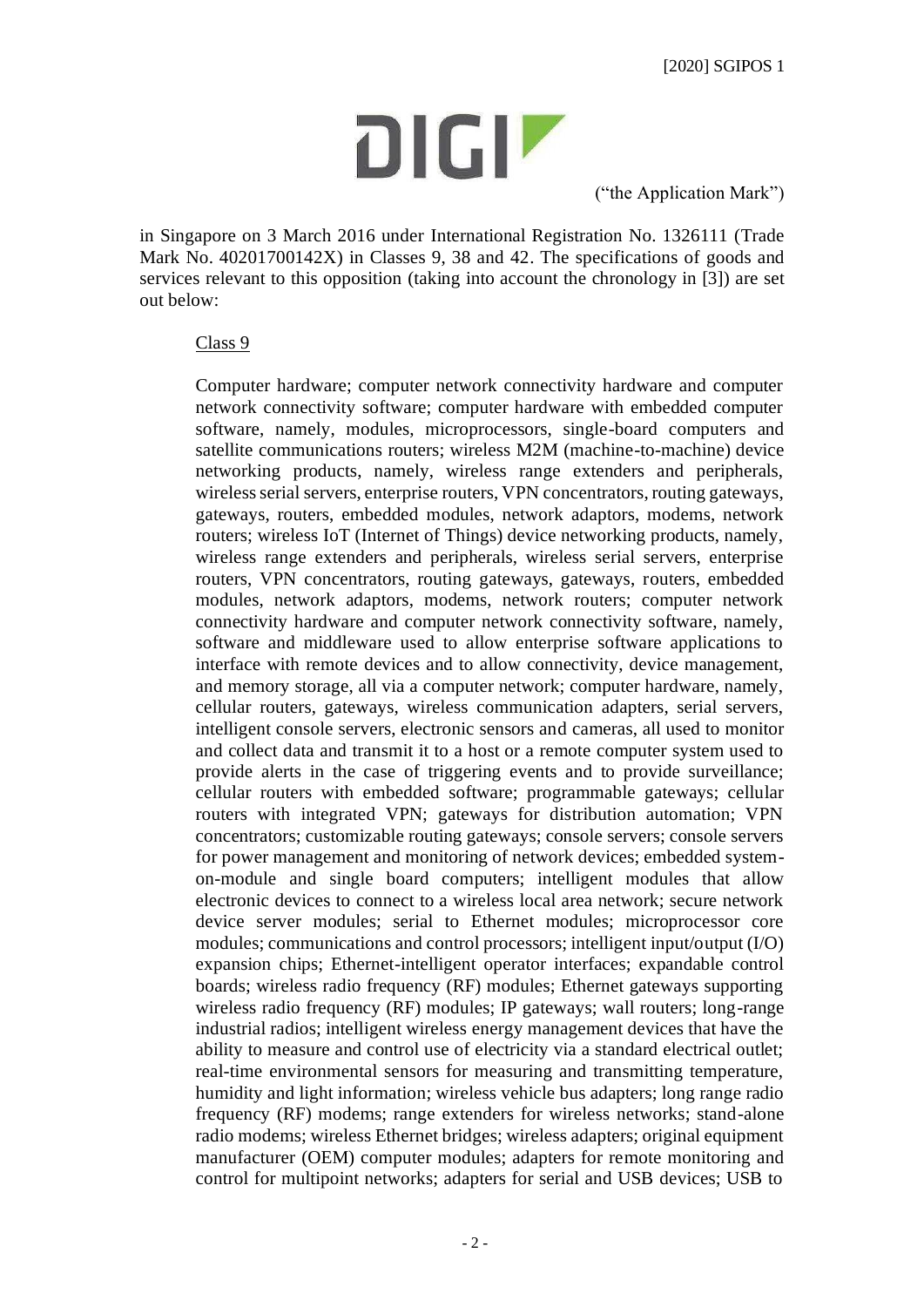wireless adapters; long-range original equipment manufacturer (OEM) radio frequency (RF) modules; terminal servers; serial device servers; network serial concentrators; Ethernet network controllers; switched USB expansion hubs; network attached USB hubs; USB-to-serial converters; USB security and monitoring cameras; USB sensors; serial cards; multi-modem communication adapters; multiport serial adapters: USB expansion hubs; USB remote access servers; computer printer servers, network device servers, and network serial concentrators; none of the aforementioned goods relating to balance and scale, scale equipped with printer, printer.

### Class 38

Computer services, namely, providing telecommunications access for device connectivity via computer networks; providing telecommunications access for mobile device connectivity by means of a host platform on the internet; transmission of M2M (machine-to-machine) data; transmission of IoT (internet of things) data; wireless data network services for others, namely, electronic transmission of data related to connectivity, device management, and memory storage via wireless networks; telematic services for sending of information, namely, providing machine-to-machine (M2M) and internet of things (IoT) mobile-device management (MDM) connectivity over long distances and/or remote locations.

### Class 42

Providing temporary use of online non-downloadable software for managing machine-to-machine (M2M) and Internet of Things (IoT) communication; providing machine-to-machine (M2M) and Internet of Things (IoT) communication integration services, namely, the integration of disparate computer systems, networks, hardware and software through the application of wireless communication technology to facilitate M2M and IoT communication via web based browsers, personal digital assistants, mobile phones, embedded microprocessors, sensors and other electronic devices; providing a website in the nature of a web hosting platform for allowing users and enterprise software applications to interface with remote devices and to allow connectivity, memory storage, device management, device monitoring, device tracking, and device auditing, all via a computer network; providing temporary use of on-line nondownloadable software allowing users and enterprise software applications to interface with remote devices and to allow connectivity, memory storage, device management, device monitoring, device tracking, and device auditing, all via a computer network; providing SaaS services, namely, providing application software for others that allows users or enterprise software applications to interface with, connect to and manage remote devices and to provide messaging, management and memory storage services; providing PaaS services, namely, providing a computing platform and solution stack that allows users or enterprise software applications to interface with, connect to and manage remote devices and to provide messaging, management and memory storage services; providing IaaS services, namely, providing computer software platforms for creating, managing, and deploying cloud computing infrastructure services; design and development of computer software and middleware for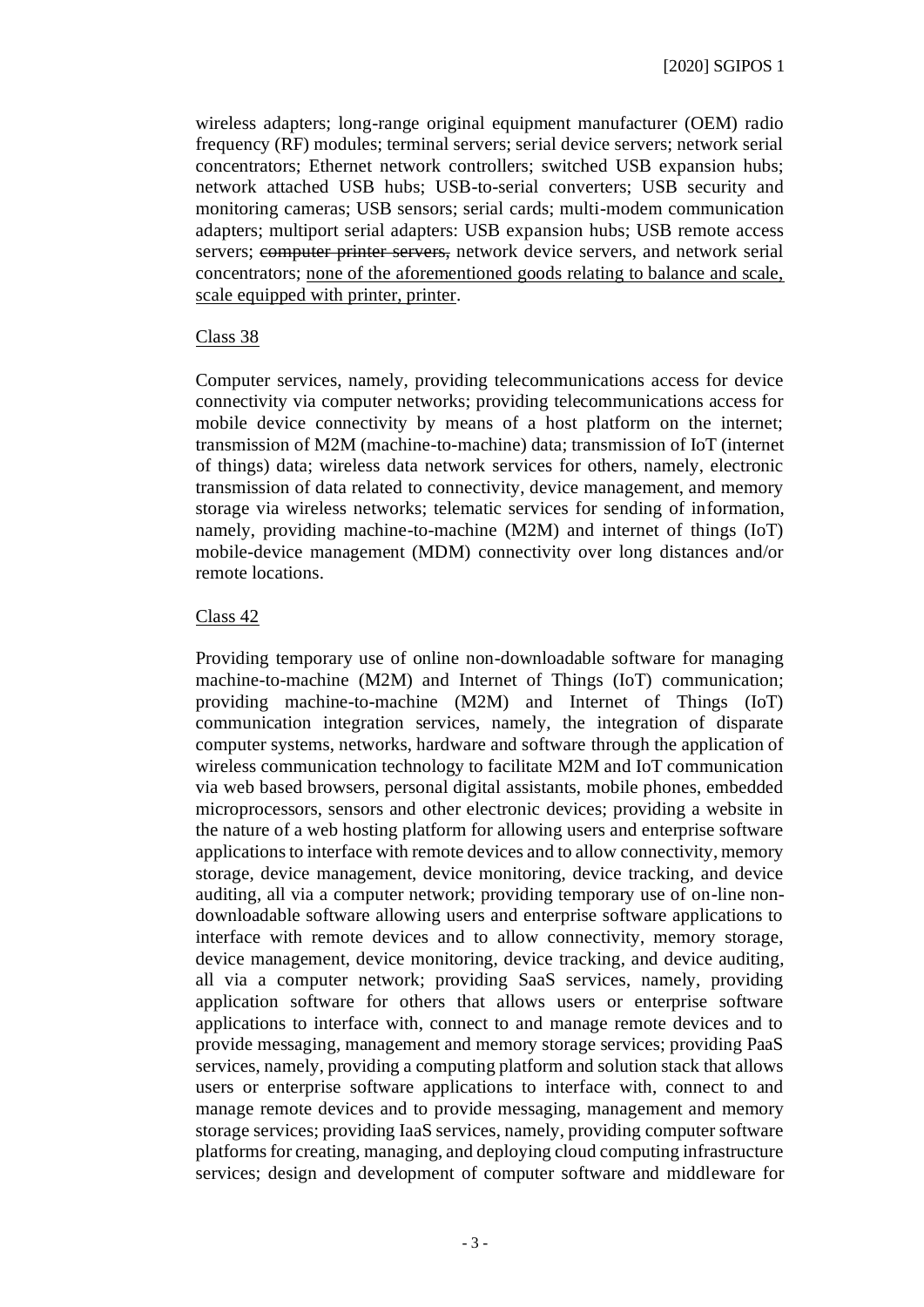others; computer network design for others; consulting with regard to computer systems, computer network connectivity hardware and computer network connectivity software and middleware; technical support services, namely, troubleshooting and diagnosing computer system software and computer network connectivity software and middleware; computer services, namely, providing remote management of remote devices via computer networks; technical consulting and assistance with computer-based information systems and components, namely, technological consulting services in the field of datacenter architecture, public and private cloud computing solutions, and evaluation and implementation of Internet technology and services; engineering design services in connection with computer hardware, computer software, electrical and electronic circuits, including product design, product integration, product testing and certification.

3 The application for Trade Mark No. 40201700142X was accepted and published on 18 August 2017 for opposition purposes. Teraoka Seiko Co., Ltd ("the Opponent"), filed its Notice of Opposition on 17 October 2017. The Applicant filed its Counter-Statement on 3 April 2018. Due to cancellations effected on some of the Applicant's goods and services, amended Grounds of Opposition and an amended Counter-Statement were filed by the parties, respectively, on 19 April 2018 and 23 April 2018.

4 The Opponent filed evidence in support of the opposition on 4 October 2018. The Opponent re-executed one of its two statutory declarations to comply with formalities requirements. The Applicant filed its evidence in support of the application on 18 February 2019. The Opponent filed its evidence in reply on 22 April 2019. Following the close of evidence, the Pre-Hearing Review was held on 16 May 2019.

5 On 16 July 2019, about two and half weeks before the hearing, the Applicant wrote to the Registrar of Trade Marks to request an amendment to its specification of goods in Class 9 to remove the words "*computer printer servers*" and to add in the words "*none of the aforementioned goods relating to balance and scale, scale equipped with printer, printer*" – the changes have been marked up in strikethrough and underline as indicated in above [2]. The Opponent was duly informed of the request on 17 July 2019 and its comments were sought. On 19 July 2019, the Opponent responded to note the late request and stated that the Opponent had no intention of withdrawing the opposition or any grounds therein and would be proceeding with the full hearing as scheduled. On 22 July 2019, both parties were informed that the amendments requested by the Applicant have been recorded. The opposition was heard on 2 August 2019.

### **Grounds of Opposition**

6 The Opponent relies on Sections 7(6),  $8(2)(b)$ ,  $8(7)(a)$  and  $8(4)(b)(i)$ , read with 8(4)(a), of the Trade Marks Act (Cap 332, 2005 Rev Ed) ("the Act") in this opposition.

7 I will deal with the absolute ground for refusal of registration first, i.e. of bad faith under Section 7(6), followed by the relative grounds under Sections 8(2)(b), 8(7)(a) and  $8(4)(b)(i)$ .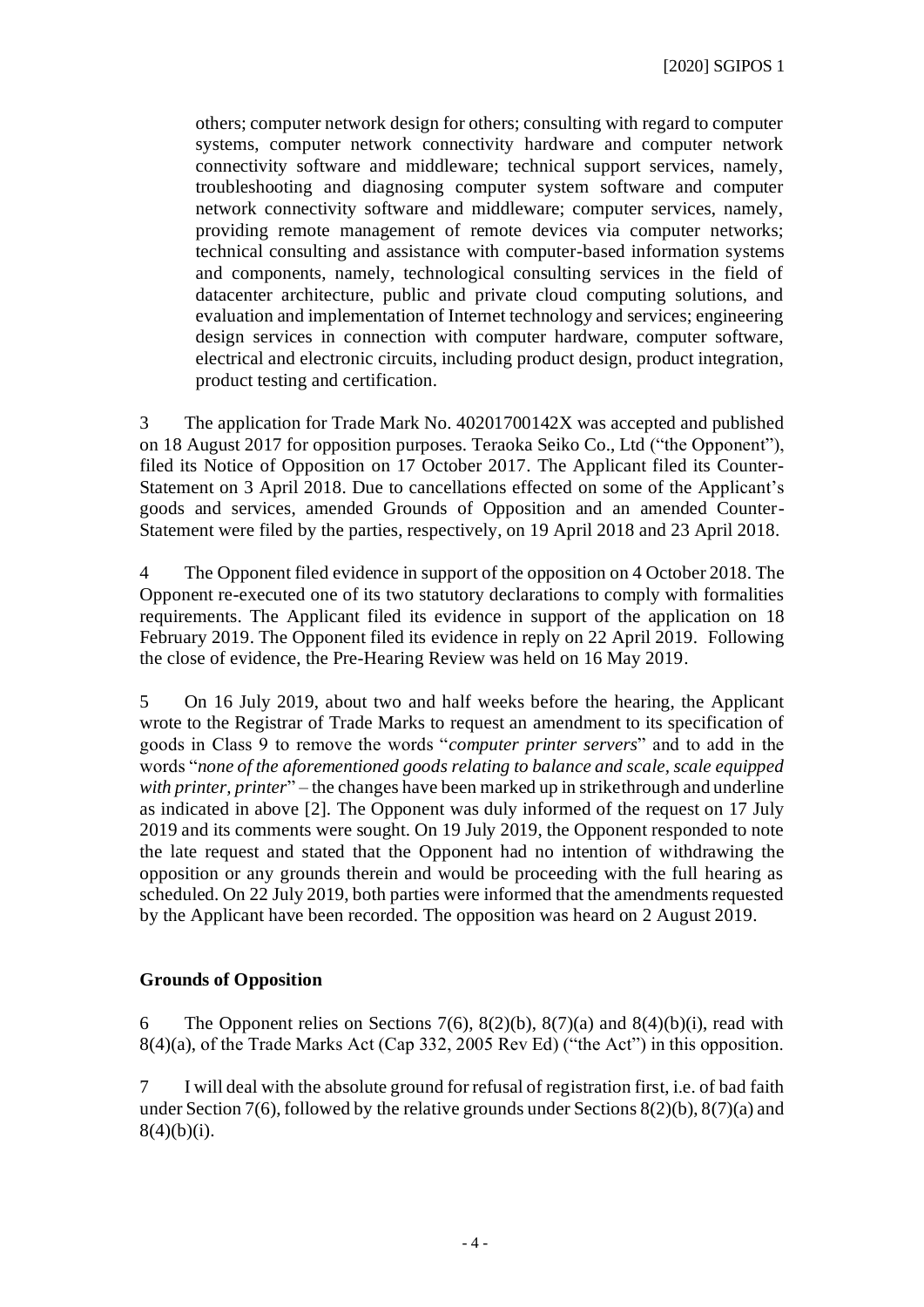## **Opponent's Evidence**

- 8 The Opponent's evidence comprises the following:
- (i) a Statutory Declaration made by Heng Yong Chiang, Director of Digi Singapore Pte Ltd, on 26 September 2018 in Singapore;
- (ii) a Statutory Declaration made by Youichi Kishi, Business Unit Manager of Intellectual Property and Technical Standard Department of the Opponent, on 17 October 2018 in Tokyo, Japan; and
- (iii) a Statutory Declaration in Reply made by the same Youichi Kishi on 18 April 2019 in Tokyo, Japan.

## **Applicant's Evidence**

9 The Applicant's evidence comprises a Statutory Declaration made by Steve Maurer, Senior Counsel-Intellectual Property and Commercial Transactions of the Applicant on 15 February 2019 in Hopkins, Minnesota, the United States of America.

## **Applicable Law and Burden of Proof**

10 As the applicable law is the Act, there is no overall onus on the Applicant either before the Registrar during examination or in opposition proceedings. The undisputed burden of proof in the present case falls on the Opponent.

## **Background**

11 The Opponent is a Japanese based company headquartered in Tokyo and founded in November 1934. It first produced spring scales followed by mechanical pricecomputing scales and electronic price-computing scales. The Opponent started selling electronic scales named "DIGI" in 1971 and exporting such scales to overseas markets

then<sup>1</sup>. The Opponent developed its DIGI triangular logo mark  $\blacksquare$  **DIGI** and introduced it as a mark representing its corporate identity sometime in January 1986<sup>2</sup>.

12 The Opponent is also the registered proprietor, *inter alia,* of Singapore Trade

Mark No. T8605807D, **VIGI**, for "*balance and scale, scale equipped with printed*, *printer*" in Class 9 ("the Opponent's DIGI Mark"), which was filed on 18 December 1986.

13 The Applicant is headquartered in the United States of America and was first constituted in 1985 under the name Digiboard Inc, which name was later changed to Digi International Inc in 1994. The Applicant's business is focused on connecting things, which started with intelligent multiport serial boards for personal computers and

Youichi Kishi's SD at [4] to [7].

<sup>2</sup> Youichi Kishi's SD at [9].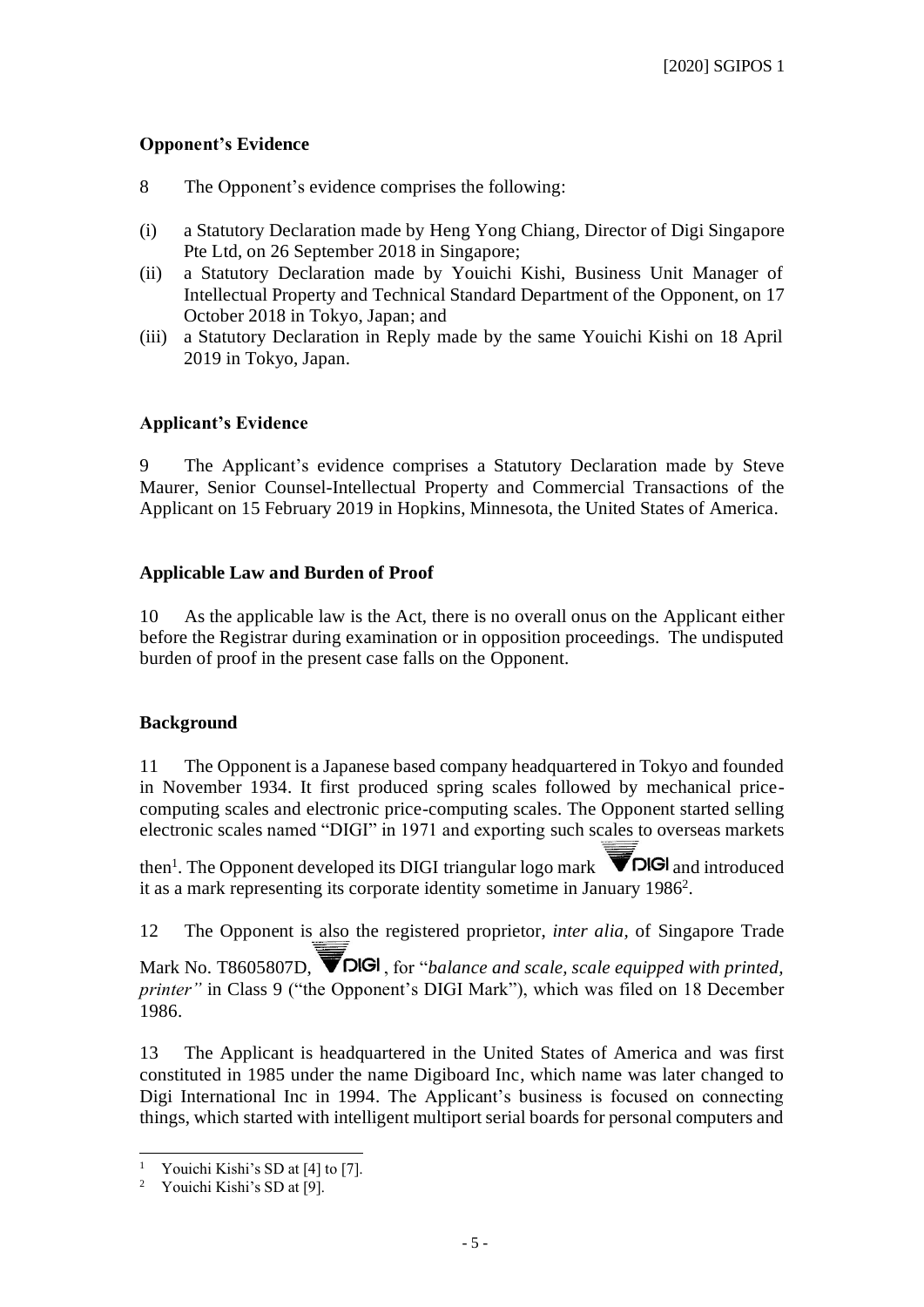later expanding, as wireless data technologies developed, to radio-frequency (RF) modules, gateways and cellular routers to build critical communications infrastructures <sup>3</sup> . The Applicant has described its products as including computer hardware such as cellular routers, gateways, wireless communications adapters, serial servers, intelligent console servers, electronic sensors and cameras, used to monitor and collect data and transmit it to a host or a remote computer system used to provide alerts in the case of triggering events and to provide surveillance and real-time environmental sensors for measuring and transmitting temperature, humidity and light information. The Applicant asserts that it does not manufacture scales, weighing devices or printers<sup>4</sup>.

14 Similar to the Opponent, the Applicant's products are sold in many overseas markets and the Applicant is the registered proprietor of various DIGI trade mark registrations. In Singapore alone, the trade mark registrations filed by the Applicant in relation to "DIGI" type of marks include the following<sup>5</sup>:

| <b>Trade Mark</b>          | <b>Details</b>                                           |
|----------------------------|----------------------------------------------------------|
|                            | SG No. T9707462I in Class 9                              |
| DIGI INTERNATIONAL         | SG No. T9707463G in Class 9                              |
| <b>DIGI CONNECT</b>        | SG No. T0406810J in Class 9 (IR 822610)                  |
| DIGI CONNECTPORT           | SG No. T05262531 in Class 9 (IR 869245)                  |
| <b>DIGI JUMPSTART KITS</b> | SG No. T0807463F in Class 9 (IR 962735)                  |
| <b>DIGI MIO</b>            | SG No. T1004289D in Class 9 (IR 1032945)                 |
| DIGI MIOO                  | SG No. T1004290H in Class 9 (IR 1032946)                 |
| <b>DIGI M130</b>           | SG No. T11100971 in Class 9 (IR 1075288)                 |
| <b>DIGI M200</b>           | SG No. T1004298C in Class 9 (IR 1033071)                 |
| DIGIM-TRAK                 | SG No. T10123501 in Class 9 (IR 1048544)                 |
| <b>DIGINEO</b>             | SG No. T04068068 in Class 9 (IR 822600)                  |
| <b>DIGIONE</b>             | SG No. T0406811I in Class 9 (IR 822611)                  |
| <b>DIGI PASSPORT</b>       | SG No. T0622998E in Class 9 (IR 898823)                  |
| <b>DIGI REMOTE MANAGER</b> | SG No. 40201510504Q in Classes 9, 38, 42 (IR<br>1251668) |

 $3$  Steve Maurer's SD at [4].<br>4 Steve Maurer's SD at [5]

Steve Maurer's SD at [5].

<sup>5</sup> Steve Maurer's SD at [10].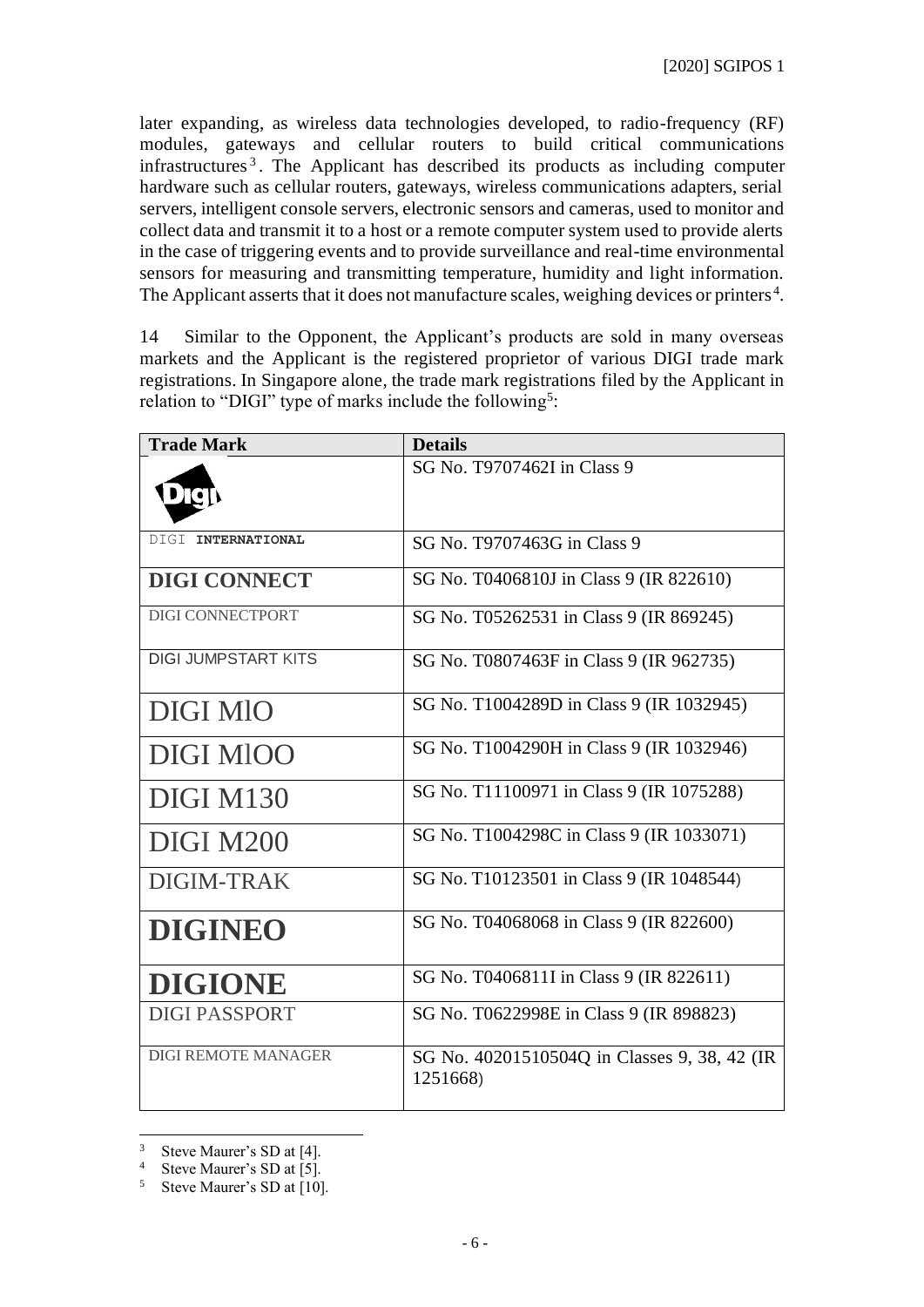| <b>Trade Mark</b>         | <b>Details</b>                                        |
|---------------------------|-------------------------------------------------------|
| <b>DIGI TRANSPORT</b>     | SG No. T0901850J in Class 9 (IR 991265)               |
| <b>DIGIXBEE</b>           | SG No. 40201716541X in Class 9 (IR 1361773)           |
| DIGIXBEE3                 | SG No. 40201811202U in Class 9 (IR 1406042)           |
| <b>DIGIBOARD</b>          | SG No. T9707464E in Class 9                           |
| <b>DIGIMESH</b>           | SG No. T0809189A in Class 9 (IR 966387)               |
| <b>XBEE DIGIMESH</b>      | SG No. T0809190E in Class 9 (IR 966388)               |
| <b>DIGI SHOWBOX</b>       | SG No. T0810669D in Class 9 (IR 969597)               |
| <b>IDIGI</b>              | SG No. T0912839Z in Classes 9, 38, 42 (IR<br>1016677) |
|                           | SG No. T1006793E in Classes 9, 38, 42 (IR<br>1038380) |
| <b>IDIGI DEVICE CLOUD</b> | SG No. T1115506D in Classes 9, 38, 42 (IR<br>1094064) |

15 The Applicant and the Opponent are familiar with each other, having been engaged in disputes over their respective Digi marks since around over at least 17 years ago. In 2002, the two parties entered into an agreement ("the 2002 Agreement") which arose out of a trade mark opposition filed by the Applicant in Germany against the

Opponent's application for  $\blacksquare$   $\blacksquare$   $\blacksquare$  The basis of the Applicant's opposition then was

Dgi the Applicant's earlier registration for . In that dispute, the Opponent then filed

a trade mark cancellation action against the Applicant's registration for on the basis of the Opponent's earlier registration for "DIGI".

16 Under the terms of the 2002 Agreement<sup>6</sup>, the Applicant agreed to withdraw its opposition and the Opponent agreed to withdraw its trade mark cancellation action on the following basis, which is not in dispute here. The key terms of the 2002 Agreement can be summarised as follows:

(a) The Applicant agrees not to attack the existing or new registrations, renewals and/or use of, for instance, the German trademark registration 970360 DIGI and 39406977  $\triangledown$  DIGI by the Opponent, as long as the use

<sup>6</sup> Youichi Kishi's SD at Exhibit G.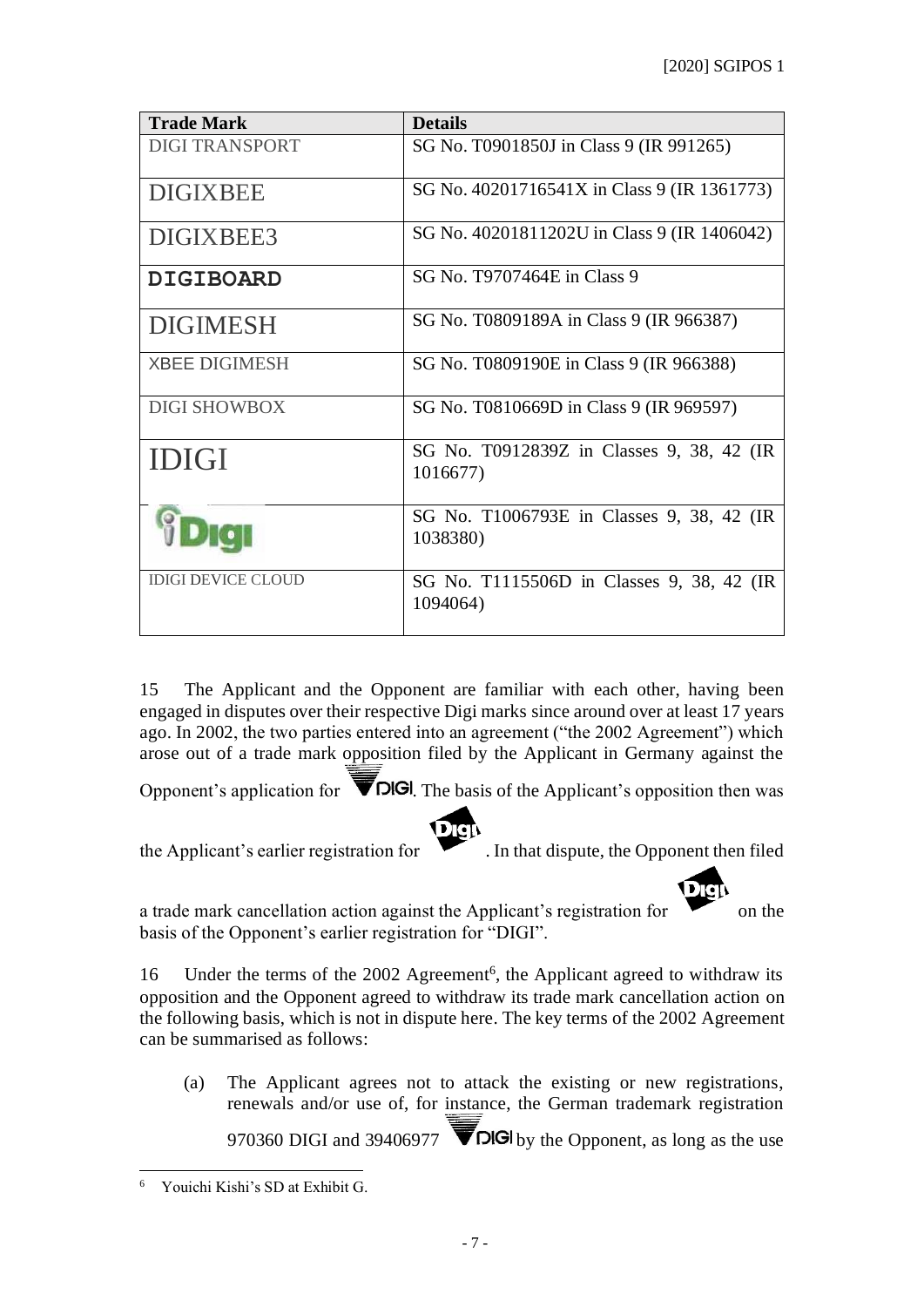and registration are for goods and services similar to those covered by the Opponent's two German trademark registration<sup>7</sup>.

(b) Likewise, the Opponent agrees not to attack the existing or new registrations, renewals, and/or use of, for instance, the German trademark

registration, 2093840 by the Applicant, as long as the use and registration are for goods and services similar to those covered by the

.

German trademark registration, 2093840 <sup>8</sup>

(c) In summary, the covered goods and services which the Applicant may

register its mark for would be "data processing devices and computer, namely, micro-computer hardware for use in connection with multiple user systems and local networks, especially server based asynchronous serial boards, ISDN-network access cards and synchronous boards, ISDN-LAN-bridges remote access servers, LAN-router, single and multiple channel transceivers, media transformer, micro hubs and modular repeaters, network printer server, cluster controller systems, modems and fax modems; software programmes brought on data carriers, namely micro computer software for the operation of the aforementioned micro computer hardware, software for terminal emulation, software for data communication in multi user systems, software for data communication in local networks and software for remote access to local networks" so long as it does not include the uses by the Opponent as stated below, namely in goods/services which concern weighing and/or measuring purposes or transfer of data connected to weighing and/or measuring processes.

(d) The covered goods and services which the Opponent may register its DIGI

or  $\triangledown$  DIGI mark for would be "spring scales, electronical and electrical scales, parts of such goods and equipment therefore, namely digital or analog display devices, keyboards, writer and printer" and "packaging machines, including vacuum packaging machines; automatic filling and packaging machines; transport and conveying machines, especially band conveyors, conveyor belts, conveying devices, loading and charging devices for shelves and racks, weighing and labelling devices which are combinable with conveying machines; machines, electronical packaging devices, electronical manual labelling machines, devices and systems, for packaging, labelling and inscripting, respectively, machines and devices for weighing, packaging, labelling and assessing postage of goods which are ready to be dispatched; parts of the aforementioned goods; electrical and electronical, weighing, measuring, signal and control apparatus and devices (as far as included in Class 9), systems for sorting, weighs, especially digital weighs, especially having electronic and digital display devices, weighing and pricing systems, electronical printer, displays combined with printers,

<sup>7</sup> Youichi Kishi's SD at Exhibit G. See clause 4 of the 2002 Agreement, read with clause 1.

<sup>8</sup> Youichi Kishi's SD at Exhibit G. See clause 5 of the 2002 Agreement, read with clause 1.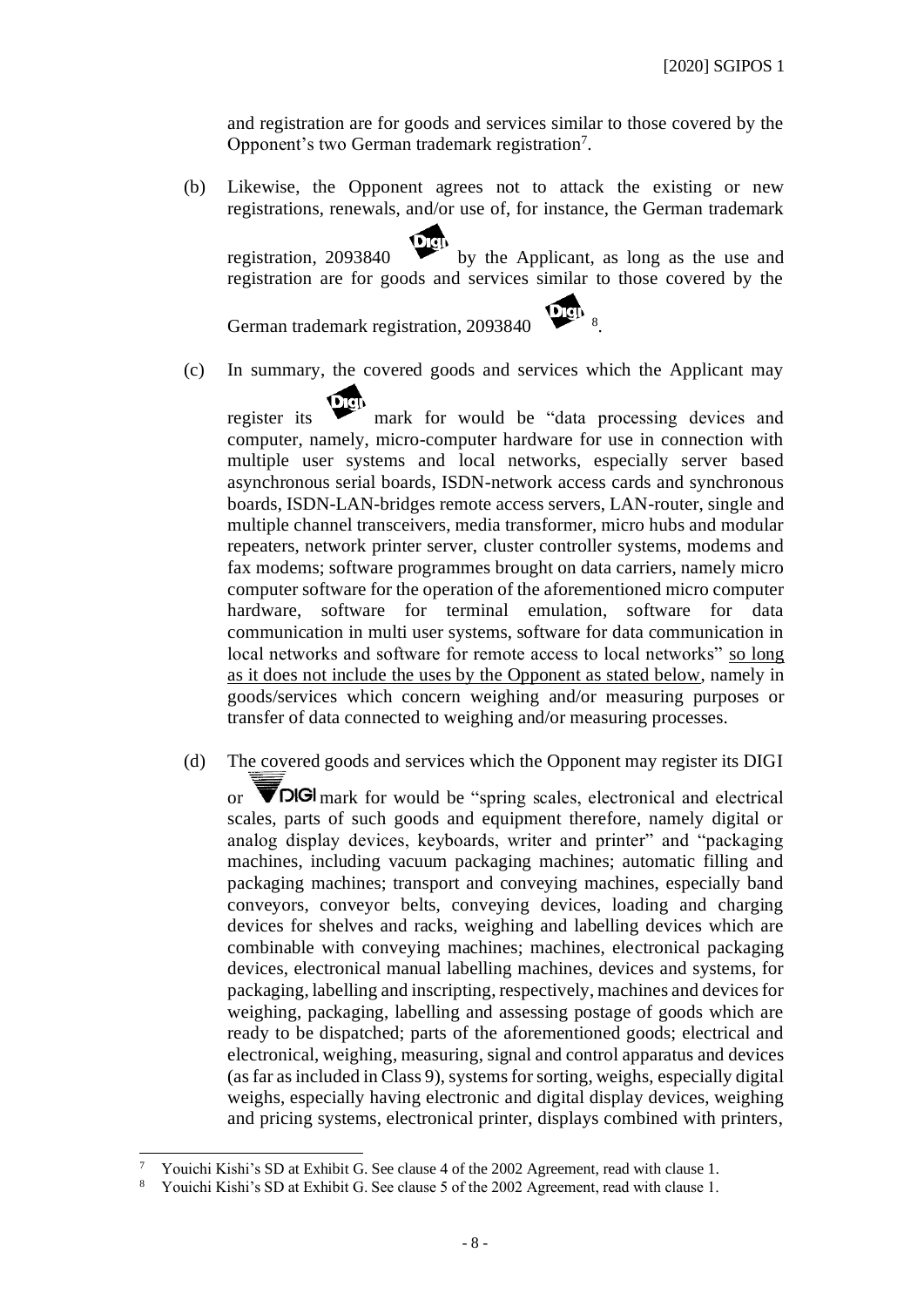label printers, especially with cassette plug-ins; code control print-devices, pricing devices, counters, electronical registration devices, apparatus and instruments for coding and decoding, apparatus and devices for register controlling, surveying and commanding charge of shelves and for the shipment; cash register, machine and devices for automatic book-keeping; storage and for the stock-keeping; parts of the aforementioned goods; calculators, **data-processing devices and computers**, parts of the aforementioned goods; service of an engineer in the field of weighing packaging, filling and storing technique." This is so long as the phrase "data processing devices and computers" does not include the uses by the Applicant as stated in the earlier paragraph.

17 It is not disputed that the 2002 Agreement is applicable on a worldwide basis<sup>9</sup> and continues to remain valid and binding on both parties.

## **MAIN DECISION**

### **Ground of Opposition under Section 7(6)**

18 Section 7(6) of the Act reads:

A trade mark shall not be registered if or to the extent that the application is made in bad faith.

### *Decision on Section 7(6)*

19 The Opponent's allegation of bad faith is premised fundamentally on the relationship between the parties and the continued existence of the 2002 Agreement. In summary, the Opponent argued that the 2002 Agreement showed that: (1) the Applicant

considered the Opponent's DIGI mark  $\blacksquare$ DIGI to be similar to the Applicant's own

mark  $\bullet$  otherwise the Applicant would not have sought to oppose the German registration of the Opponent's DIGI mark; and (2) that the parties were prepared to accept the co-existence of the two marks if they were used for their respective goods and services as demarcated in the 2002 Agreement. This meant that if any party should adopt a mark which is even more similar to the other party's mark and/or for goods and services beyond the demarcated limits of the 2002 Agreement, this would run counter to the understanding of the parties under the 2002 Agreement. The Opponent argued that this was what the Applicant did when it changed its mark to  $\overline{D}\overline{L}\overline{L}$  which is even more similar to the Opponent's  $\blacksquare$  **DIGI** mark as compared to the Applicant's

earlier mark. Furthermore, the Applicant then tried to register the new mark for a broader list of goods and services beyond the limits of the 2002 Agreement without first informing the Opponent of the new logo and the application to register it. This

<sup>9</sup> Youichi Kishi's SD at Exhibit G. See clause 6 of the 2002 Agreement.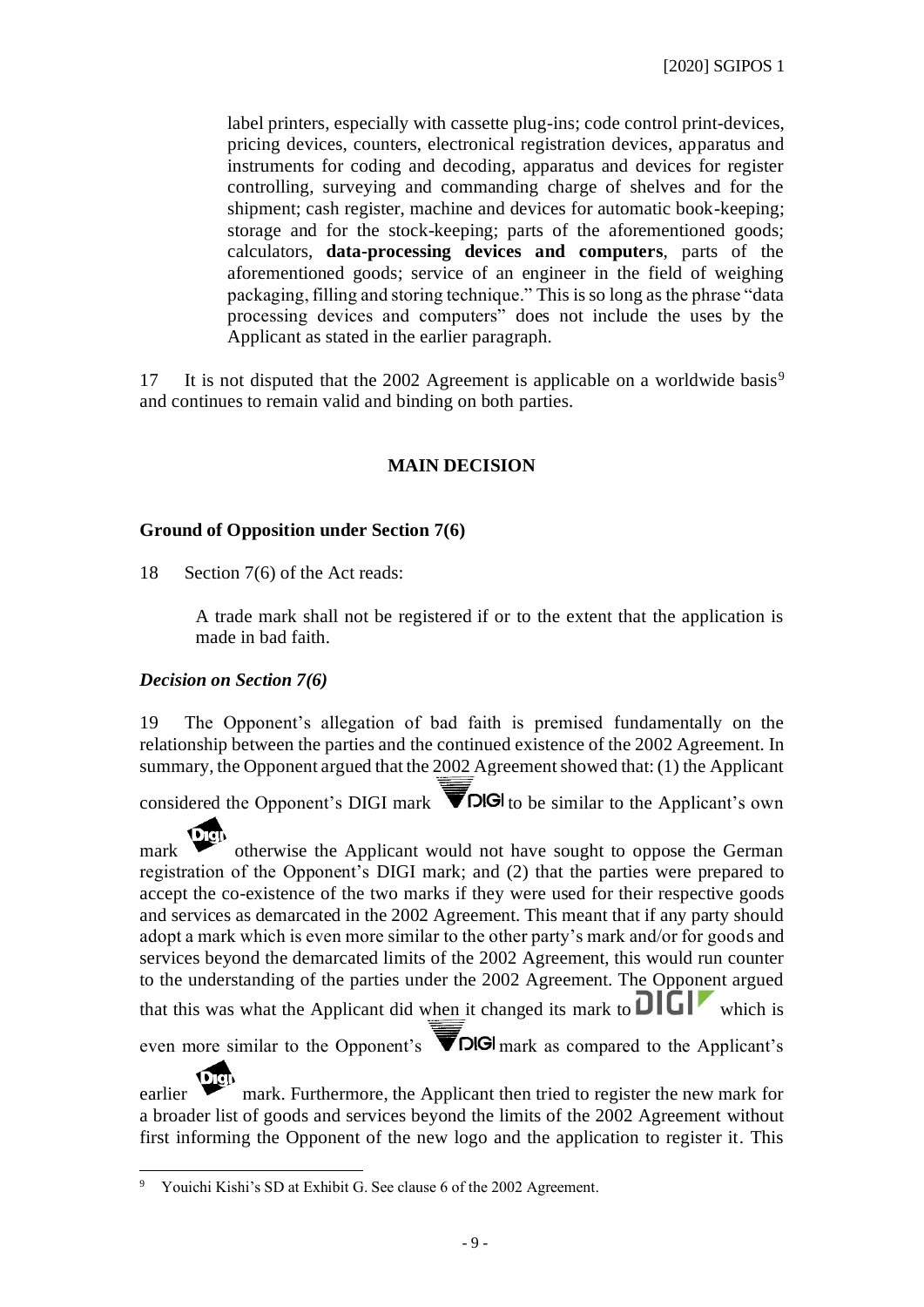attempt to sidestep the 2002 Agreement could not be due to a lack of knowledge of the agreement since the signatory of the 2002 Agreement on behalf of the Applicant is the same deponent of the Applicant's statutory declaration, i.e. Mr Steve Maurer.

20 The Applicant, on the other hand, maintained that it has abided by the 2002 Agreement and that both parties had coexisted peacefully in the marketplace for more than 20 years. The Applicant asserted that there has been no actual confusion and neither party has suffered any loss due to the other party using its respective Digi marks. The Applicant claimed that the new  $\frac{1}{\sqrt{1-\frac{1}{n}}}$  mark is also quite different from the Opponent's DIGI mark and the new mark was developed as a result of an updating and rebranding of its logo, which is not an uncommon practice for American companies. The revised mark was adopted during the  $30<sup>th</sup>$  anniversary celebrations for the Applicant which had announced, *inter alia,* during its press release that:

"Our new brand identity and logo convey our passion and commitment to addressing new markets and opportunities in what we're calling the Internet of Getting Things Done. Our branding provides a crisper illustration of the new energy and innovation we're bringing to the marketplace.

… The new Digi logo is based on precision, technology and connection. It breaks out the Digi name from the enclosing green rectangle of the previous logo, visually setting the name free from boundaries. The green triangle, an evolution of the historical green rectangle, is a signature element of the Digi design system. The "up and out" direction represents forward movement, while the brighter green of the triangle reflects modern technology and thinking."<sup>10</sup>

21 The Applicant maintained that there was no requirement under the 2002 Agreement that either party had to inform each other if the logo was changed and therefore there was no breach by the Applicant in not informing the Opponent of this change. Furthermore, it was argued by the Applicant that if the argument on bad faith was premised on the breach of the 2002 Agreement, then the proper forum to decide this issue would be the German courts and not the Singapore Registry of Trade Marks.

22 Dealing with the last point first, the issue here was not about a breach of the 2002 Agreement but whether a ground of bad faith could be made out on the facts. This is a determination to be made here as the registration is applied for and the opposition filed at the Singapore Registry of Trade Marks. There is therefore no merit in the argument of the German courts being the proper forum to determine the dispute.

23 The law on bad faith is well established and both sides accepted the principles as set out in the leading decision by the Court of Appeal in the case of *Valentino Globe BV v Pacific Rim Industries Inc* [2010] 2 SLR 1203 ("*Valentino*"). The principles have been cited and applied in various subsequent decisions and can be summarised as follows:

(a) The onus lied on the Opponent to show that the application was made in bad faith: see *Wing Joo Loong Ginseng Hong (Singapore) Co Pte Ltd v* 

Steve Maurer's SD at [29] and Exhibit M.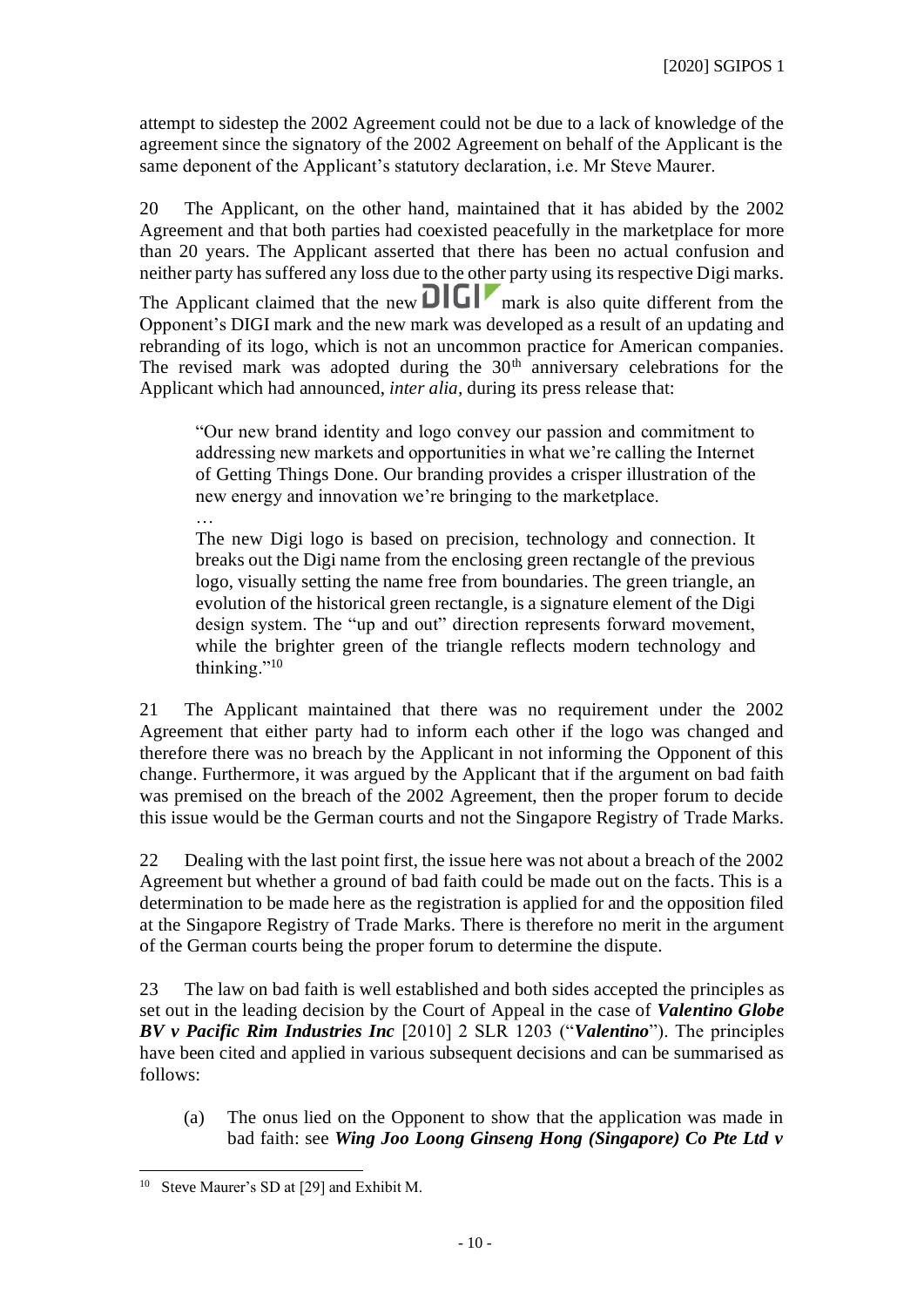*Qinghai Xinyuan Foreign Trade Co Ltd and another* [2009] 2 SLR(R) 814 ("*Wing Joo Loong*"), as cited in *Valentino* at [20]). Once a prima facie case of bad faith is made out by the Opponent, the burden of disproving any element of bad faith shifts to the Applicant: see *Valentino* at [36].

- (b) Once bad faith is established, the application for registration of a mark must be refused even though the mark would not cause any confusion: see *Rothmans of Pall Mall Ltd v Maycolson International Ltd* [2006] 2 SLR(R) 551 at [29], as cited in *Valentino* at [20]. This is consistent with the ground being an absolute ground for refusing registration.
- (c) Bad faith embraces not only actual dishonesty but also dealings which would be considered as commercially unacceptable by reasonable and experienced persons in a particular trade, even though such dealings may otherwise involve no breach of any duty, obligation, prohibition or requirement that is legally binding upon the registrant of the trade mark: see *Weir Warman Ltd v Research & Development Pty Ltd* [2007] 2 SLR(R) 1073, as cited in *Valentino* at [28].
- (d) Whether there is bad faith is to be judged according to the combined test which contains both a subjective element (*viz,* what the particular applicant knows) and an objective element (*viz,* what ordinary persons adopting proper standards would think). Bad faith as a concept is context-dependent and hinges on the specific factual matrix of each case: see *Wing Joo Loong* at [105]-[106], as cited in *Valentino* at [29].
- (e) A charge of bad faith is a serious and grave claim and must be sufficiently supported by evidence: see *Nautical Concept Pte Ltd v Jeffery Mark Richard and another* [2007] 1 SLR(R) 1071 at [15]; it must be fully and properly pleaded and should not be upheld unless it is distinctly proved and this will rarely be possible by a process of inference: see *Valentino* at [30]. On this point, counsel for both sides accepted and cited in their submissions that there was, however, no absolute prohibition against a finding of bad faith based on inferences, citing the observation made in a leading local text, *Law of Intellectual Property of Singapore* (Second Edition) Sweet & Maxwell 2014, footnote 109, by Professor Ng-Loy Wee Loon S.C., where it was noted that in the High Court decision of *Festina Lotus SA v Romanson Co Ltd* [2010] 4 SLR 552 at [115], the court had pointed out that a finding of bad faith was largely, if not invariably, based on circumstantial evidence.

24 In support of its arguments, the Opponent's counsel cited two cases where the opposition was allowed on the basis of bad faith. In the first case, a decision by the UK Registrar of Trade Marks in *Case O-006-17 Trade Mark Application No. 3134673 by Cold Black Label Ltd* ("*Cold Black Label*"), the applicant and opponent had entered into an agreement where the applicant agreed, among other things, not to make, have made, import, sell or supply beer in cans of the same or confusingly similar appearance. The marks in question were as follows: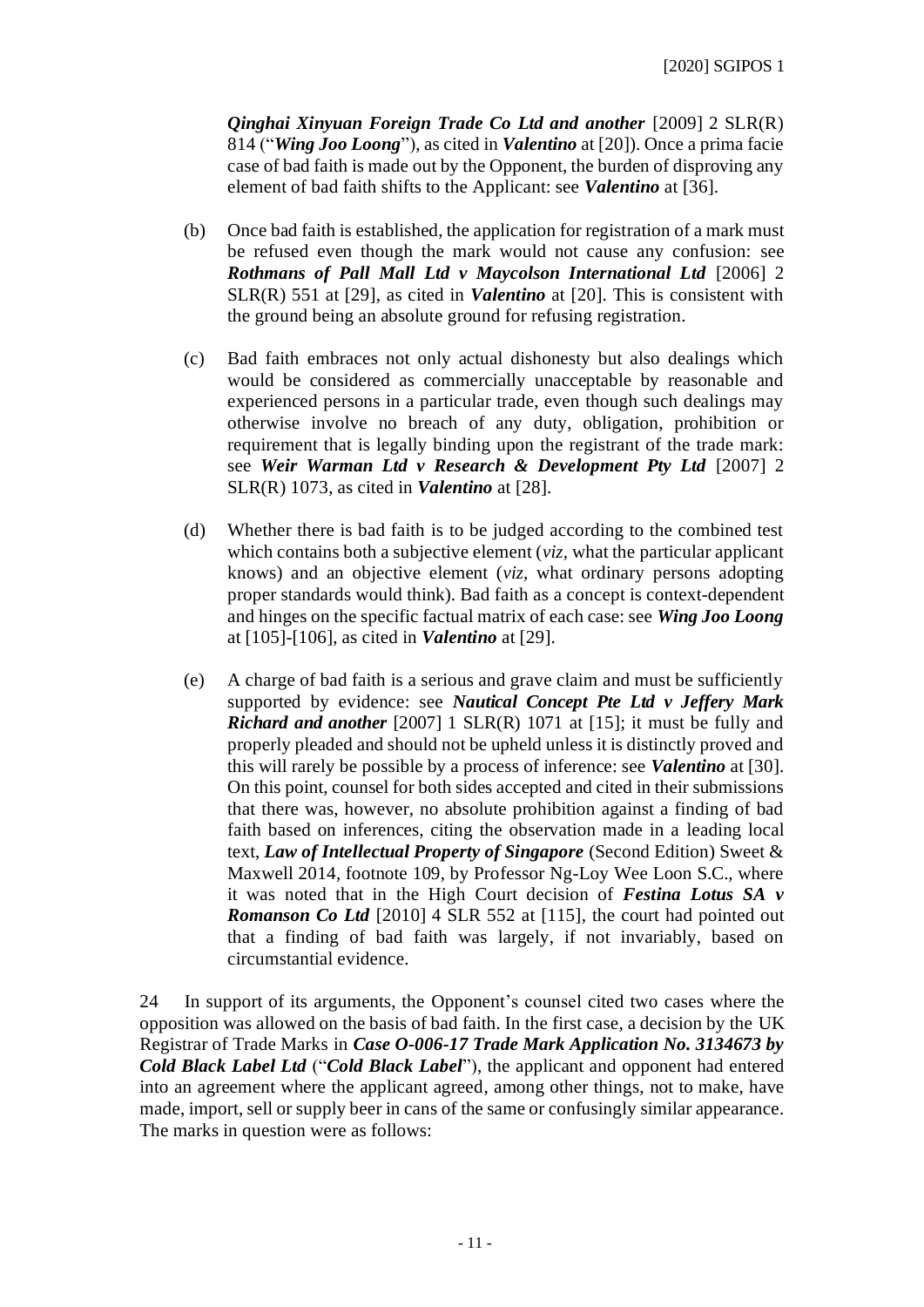

25 In *Cold Black Label*, although the agreement only prohibited the use and not the registration of similar marks, the Registrar found that the application was filed in bad faith by the applicant as it was "plainly contrary to the spirit of the agreement" and that "the degree of resemblance… is so strong that the applicant should have realised that use of the contested mark would be contrary to the agreement".

26 The next case relied on by the Opponent was *Ceravolo Premium Wines Pty Ltd v Ma Kirkby Trpl Pty Ltd* [2018] ATMO 43 ("*Ceravolo*") where, like the previous case and the present, there was an agreement between the parties and the applicant had agreed to and signed an undertaking not to use "Red Earth Child" or any other term which is deceptively similar to the opponent's "Red Earth" mark. The applicant then quietly proceeded to apply for the registration of the mark "OCHRE EARTH CHILD". In allowing the opposition filed by the opponent, the Registrar in Australia found that the deliberate choice by the applicant not to disclose his actions was indicative of his insincere motivations for filing the mark and although the two marks were not similar, the "paramount concern is the knowledge of the person filing the trade mark application, and whether in light of that knowledge, the applicant knew that it ought not to apply for registration of the trade mark."

27 Turning now to the present facts and applying the combined test, based on what the Applicant knew at that time, would the registration here be seen as commercially unacceptable by reasonable and experienced persons in a particular trade? Do the facts point towards an intention by the Applicant to sidestep the 2002 Agreement and act in bad faith?

28 As pointed out by the Applicant, there is no requirement in the 2002 Agreement for parties to inform each other if their respective mark is changed or if each party should develop new Digi related marks. Both parties have also co-existed for many

years using their respective Digi marks and apart from the mark, the Applicant also owns a series of other types of Digi marks (as set out in above [14]). So in this regard, I do not agree with the Opponent's suggestion that the Applicant should have consulted the Opponent before adopting its new  $\Box$ Application Mark. Nor do I agree with the Opponent's argument that there was any understanding between the parties that parties cannot adopt a new mark that is more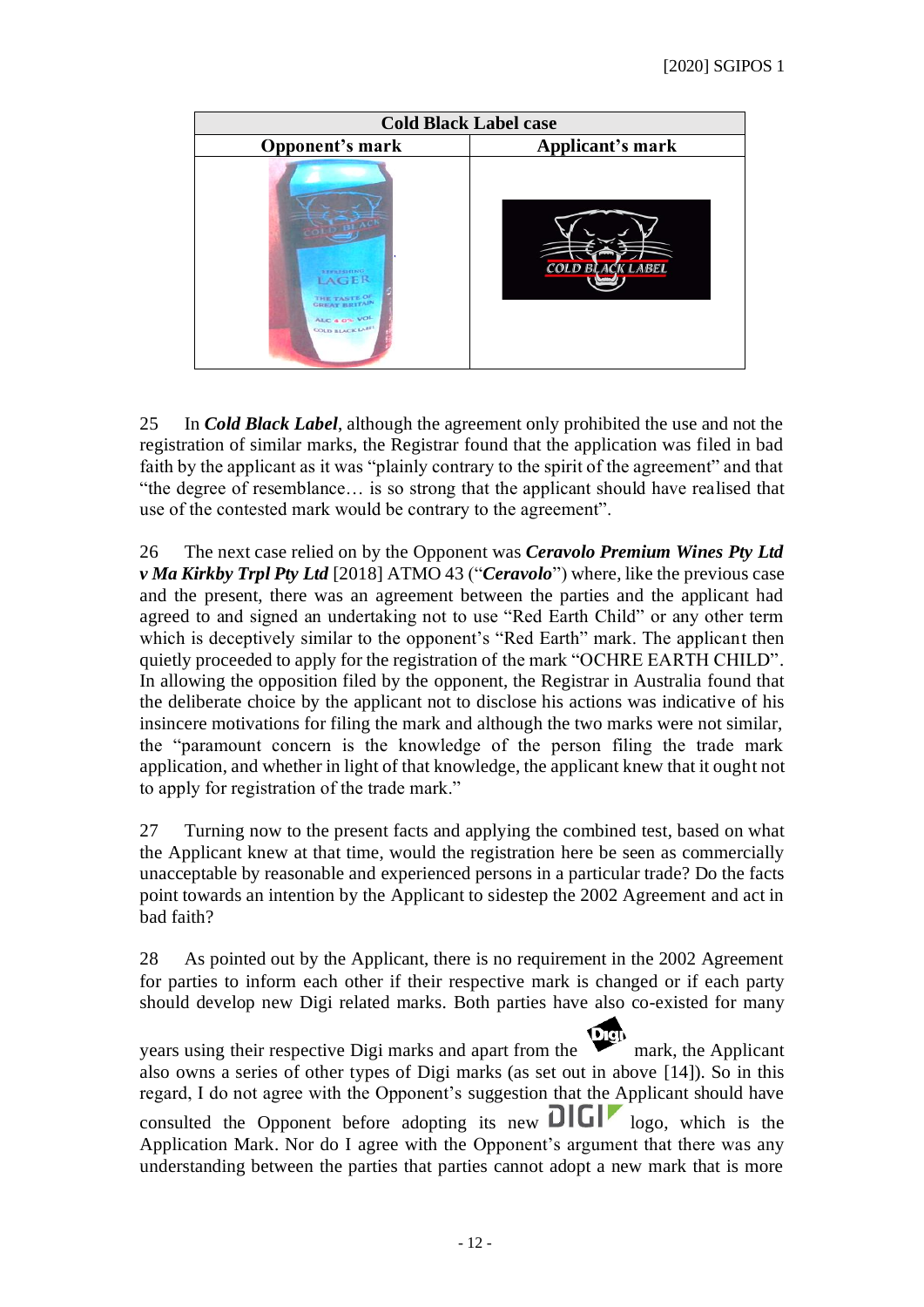similar to the other party's mark for goods and services beyond the demarcated limits of the 2002 Agreement. That would be stretching the 2002 Agreement beyond what the express words of the agreement provided for and there was no evidence provided to show that such an understanding was within the contemplation of the parties at the time when the 2002 Agreement was made.

29 As for the two cases cited and relied upon by the Opponent, although there is no requirement under the ground of bad faith for the marks in question to cause confusion, there was no doubt that the decision in both cases were influenced by the fact that the marks concerned there were in fact confusingly or deceptively similar. More importantly, it was apparent from both judgments that a key factor that turned the decision was the fact that the registration was made not that long after the agreement between the parties was reached – about a year later in the *Cold Black Label* case and in *Ceravolo*, the registration took place even while the agreement was being negotiated. In each case, there was a clear sense that the applicant, while entering into the agreement, was still trying to find another way to get around the spirit of the agreement by surreptitiously seeking to register a similar mark without the knowledge of the other party.

30 In the present case, the agreement between the parties was signed about 14 years prior to the present application to register the Application Mark. Subsequent to the 2002 Agreement, each party had applied for registration of their respective marks in various different jurisdictions. Some of these registrations were opposed by the other party, such as in Japan, China and Brazil<sup>11</sup>, so the parties were not unfamiliar with each other's continued opposition to some of the goods/services sought to be registered under their respective Digi marks. No evidence was led by any party to show that in these other registrations, there was a practice or understanding between the parties that they would write to inform each other prior to the application for registration. The Opponent argued that the Application Mark was even more similar to the Opponent's DIGI mark, but even if that is accepted, for which I make no determination at this juncture as it is not necessary for this ground of opposition, I did not think that it translated into an obligation or expectation that the Opponent would then need to be informed by the Applicant of the development of the new mark or of its registration. There was no common understanding on the present facts which the Opponent appears to have acted against. The circumstances in the present case is quite distinct and different from those in the *Cold Black Label* case and in *Ceravolo.*

31 About two weeks prior to the hearing, the Applicant had applied to amend the specification of the goods in Class 9 to remove the words "*computer printer servers*" and to add in the words "*none of the aforementioned goods relating to balance and scale, scale equipped with printer, printer*". At the oral hearing, counsel for the Opponent argued that this amendment, which appears to seek to address the specification in the Opponent's DIGI Mark in Class 9, not only did not reduce the instance of bad faith but instead went towards showing the bad faith on the Applicant's part. Counsel for the Opponent submitted that this was demonstrated by the change and expansion of the Applicant's business which seems to now encroach into the Opponent's areas of goods and services.

<sup>&</sup>lt;sup>11</sup> Steve Maurer's SD at [25], [26] and [28]; and Youichi Kishi's SD at [35].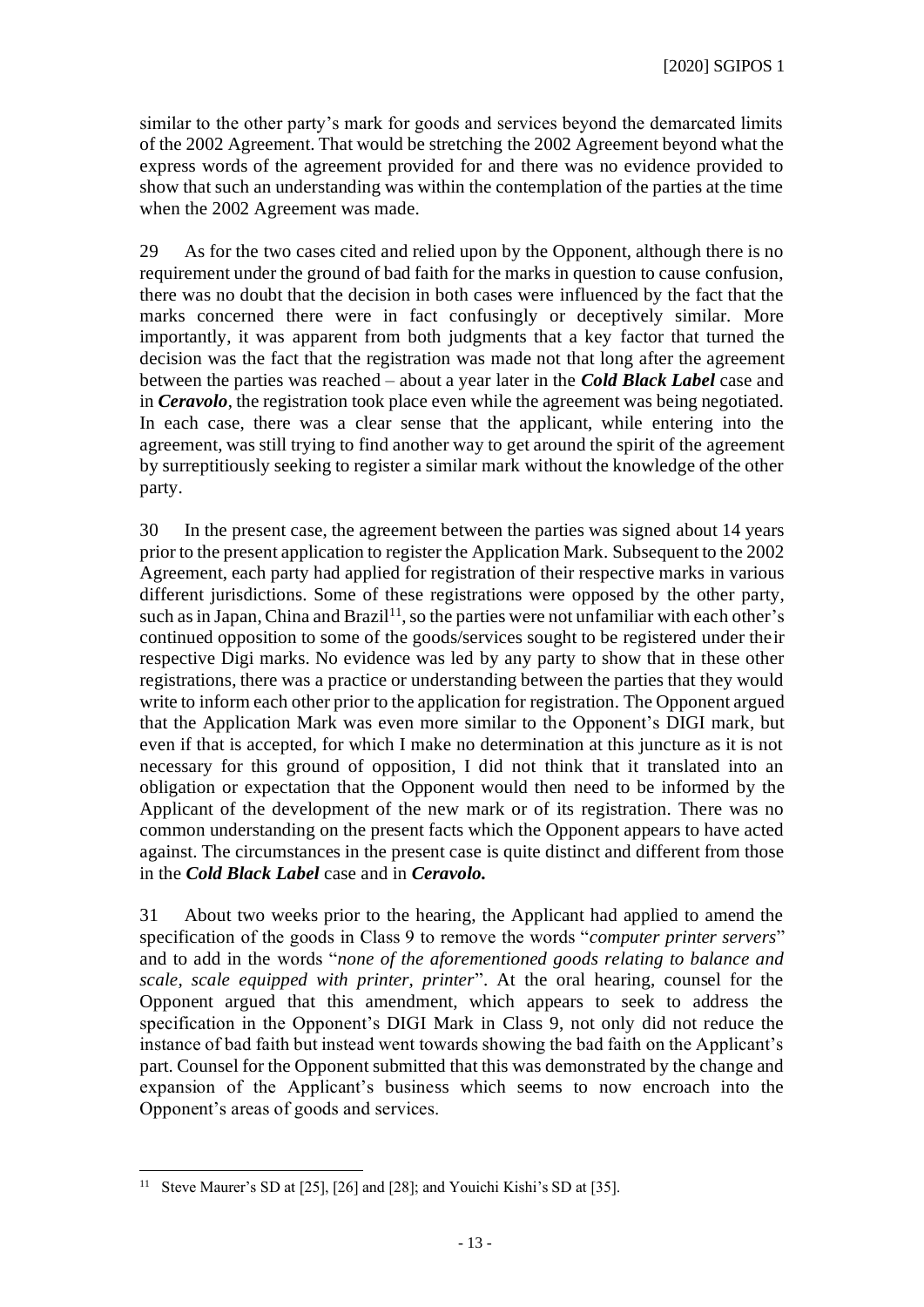32 The relevant date for determining whether an application for trade mark registration was made in bad faith is the date of the application. However, matters that occurred after the date of application can still be taken into consideration if they may assist in determining the applicant's state of mind at the date of registration: see *PT Swakarya Indah Busana v Dhan International Exim Pte Ltd* [2010] 2 SLR 109, at [91].

33 Here, I did not find the fact of the subsequent amendment by the Applicant to the specification of the goods in Class 9 to be useful in shedding any more light on the Applicant's intention at the date of application. Could bad faith be inferred from the fact that the new exclusion was not present at the time of the application? I did not think so. Drawing back to the observations made earlier, the context of the 2002 Agreement signed some 14 years earlier, and that in various registrations made around the world for their respective Digi marks, the parties had continued to oppose the scope of goods/services specified in the registrations, and that the present registration involved a different mark from the Applicant, all these factors leaned in favour of the Applicant to show that there was no bad faith in the application which could be inferred in the present circumstances.

*Conclusion on Section 7(6)*

34 In light of the above, the ground of opposition under Section 7(6) therefore fails.

### **Ground of Opposition under Section 8(2)(b)**

35 Section 8(2)(b) of the Act reads:

(2) A trade mark shall not be registered if because —

…

(b) it is similar to an earlier trade mark and is to be registered for goods or services identical with or similar to those for which the earlier trade mark is protected,

there exists a likelihood of confusion on the part of the public.

#### *Decision on Section 8(2)(b)*

36 The law on this section is also well settled and not in dispute between the parties. Under the step-by-step approach set out by the Court of Appeal in *Staywell Hospitality Group v Starwood Hotels & Resorts Worldwide* [2014] 1 SLR 911 ("**Staywell**"), there is a systematic and sequential assessment of the three requirements of (a) similarity (or identity) of marks; (b) similarity (or identity) of goods or services; and (c) likelihood of confusion arising from the two similarities. The first two elements are assessed individually before the final element, which is assessed in the round: see *Staywell* at [15].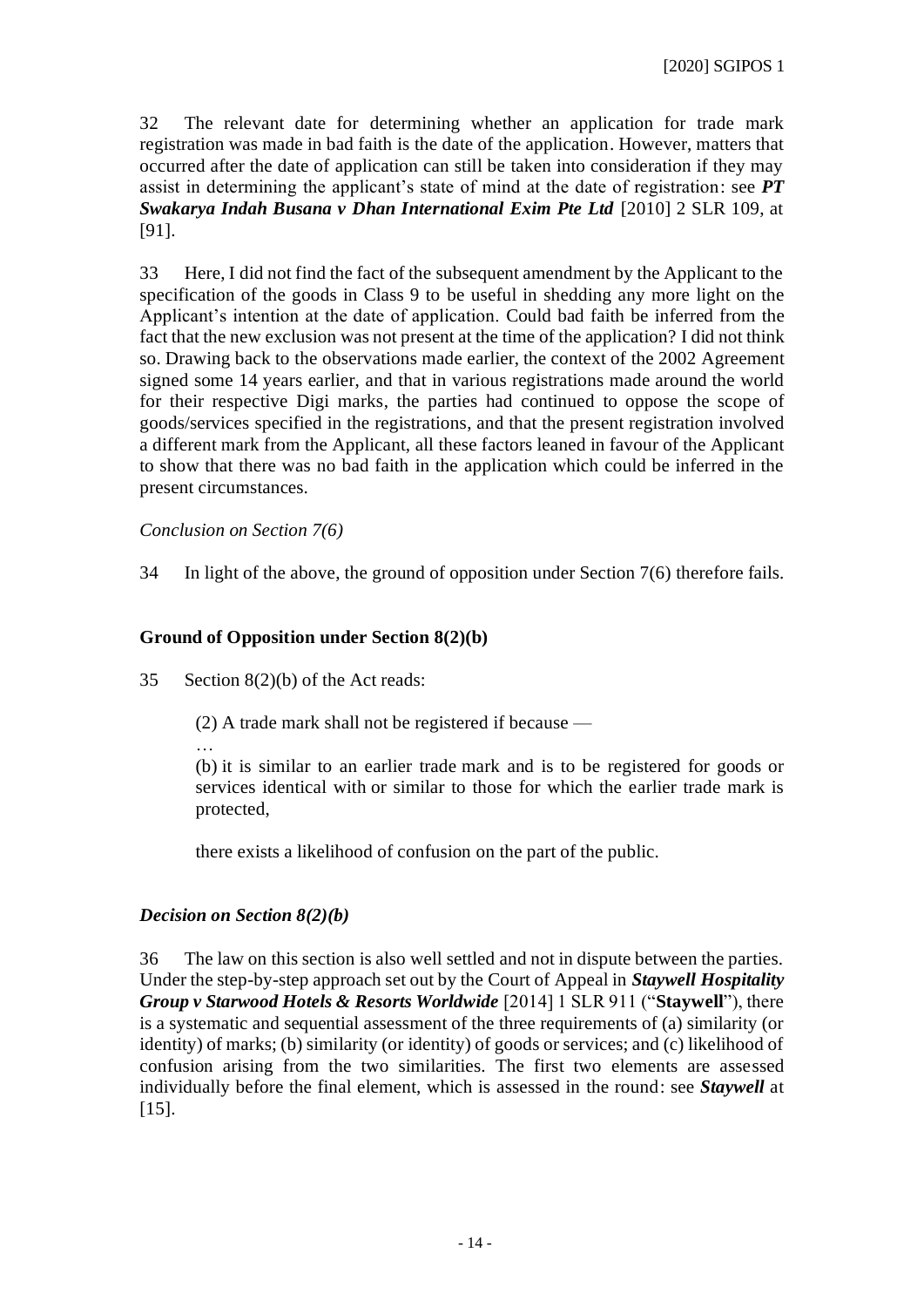## *Similarity of Marks*

37 The three established aspects of marks similarity are visual, aural and conceptual similarity: see *Sarika connoisseur Café Pte Ltd v Ferrero SpA* [2013] 1 SLR 531 ("*Sarika*"). In *Hai Tong Co (Pte) Ltd v Ventree Singapore Pte Ltd* [2013] 2 SLR 941 ("*Hai Tong*"), the Singapore Court of Appeal restated a number of guiding principles at [40] which can be summarised as follows:

- (a) The criteria of visual, aural and conceptual similarities do not invite a formulaic consideration but instead, are signposts towards answering the question of whether the marks are similar. There is no prescribed requirement that all three aspects of similarity must be made out before the marks can be found to be similar. Conversely, the fact that any one similarity is made out does not necessarily mandate a finding that the two marks are similar: see also *Staywell* at [18].
- (b) The two competing marks are considered "as a whole" and external added matter or circumstances should not be considered as the comparison is "mark for mark": see also *Staywell* at [20].
- (c) The viewpoint to be taken is that of the average consumer who would exercise some care and a measure of good sense in making his or her purchases. However, it is assumed that the average consumer has "imperfect recollection" and the two competing marks are not to be compared or assessed side by side and examined in detail for the sake of isolating points of difference.

38 In considering the issue of similarity, it is also relevant to consider the distinctiveness of the marks in question. In *Staywell*, at [22] – [23], the Court of Appeal explained the difference between distinctiveness in the ordinary and non-technical sense and distinctiveness in the technical sense. The former refers to components of the mark which are outstanding and memorable – these will tend to stand out in the consumer's imperfect recollection and thus, regard can be given to the distinctive or dominant components of a mark when similarity of marks are being assessed.

39 Technical distinctiveness refers more to the capacity of a mark to function as a badge of origin, such as where the word is meaningless or say nothing about the goods or services. Technical distinctiveness can be inherent or acquired through long-standing or widespread use. Such distinctiveness can be an integral factor in the marks-similarity inquiry and a mark which has greater technical distinctiveness would enjoy a higher threshold before a competing sign will be consider dissimilar to it.

## *Aural similarity*

40 Applying these principles to the present facts, on a straightforward assessment of the aural similarity between the two marks, it is clear that both are identical aurally. Both comprise the letters "DIGI" and both sides have read it phonetically as "*dee gee*", with no differing pronunciation having been proffered by either party.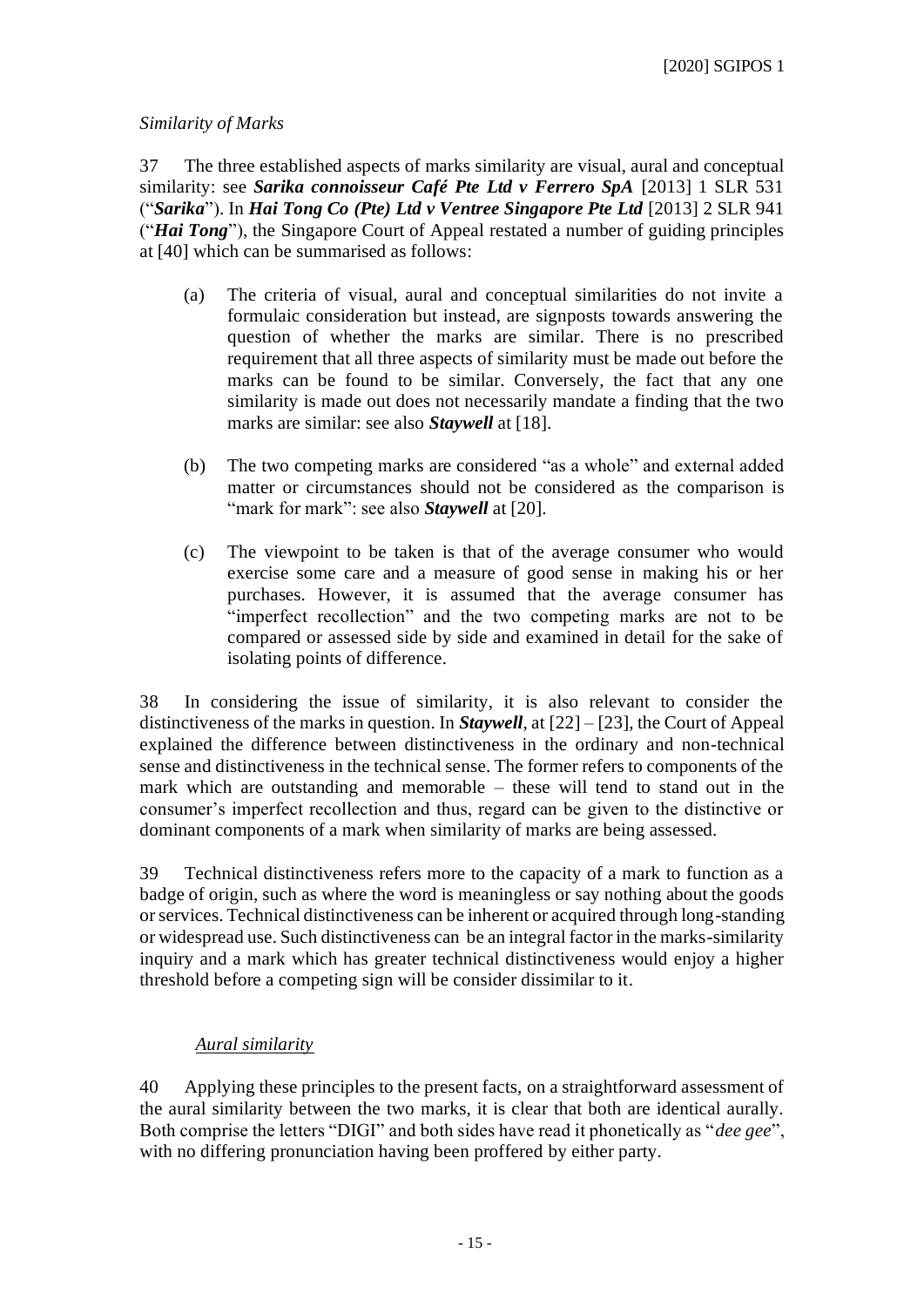## *Visual similarity*

41 In terms of visual similarity, the two marks are set out here for ease of comparison:



42 Both are composite marks made of the single term "DIGI" and a device.

43 The Opponent has argued that its mark as a whole has a high degree of technical distinctiveness as the word DIGI is an inventive word and has no dictionary meaning. Together with the triangular device, there is a high degree of distinctiveness due to its arbitrary nature in relation to the nature of the goods. The Opponent also led evidence to show that the Opponent's DIGI Mark has a high degree of acquired distinctiveness by reason of its extensive and widespread use both in Singapore and worldwide over the years. The Opponent's first overseas production site was set up in Singapore in 1987 and "DIGI" products were made in Singapore where the factory occupied an area of 12,000 square metres and employed over 100 employees <sup>12</sup> . Over the years, the Opponent's products bearing the Opponent's DIGI Mark has been supplied to supermarkets such as Cold Storage, Sheng Siong and NTUC FairPrice and local companies such as Singapore Post Pte Ltd, Chemical (S) Pte Ltd, Citizen Farm and Sora<sup>13</sup>. In this regard, the Singapore and annual sales figures and advertising figures were also provided to show the extent of the widespread use of the Opponent's DIGI mark and reputation it had acquired over the years<sup>14</sup>. These evidence have not been refuted or rebutted by the Applicant.

44 In terms of the specific textual element "DIGI", I did not find this aspect to be a particularly unique or distinctive feature. Whilst it is not a word with a dictionary meaning, it is intuitively a recognised short form of the word "digital". Its usage therefore connotes a relation to goods and services which are digital in nature, which may be a very broad description for the nature of both the Opponent's and Applicant's goods and services. There are in fact other companies which have or are selling digital related products or services under a "DIGI" name or logo. As such, I do not think the text "DIGI" is that arbitrary in the present case, unlike if "DIGI" had been used for goods and services where there may be little or no digital element correlated to the product or service.

45 However, the examination of the mark and its distinctiveness is not solely with respect to the letters in the text "DIGI" only. As a composite mark, it is also important to note the stylised manner of the text and the device accompanying the text. The

<sup>&</sup>lt;sup>12</sup> Heng Yong Chiang's SD at [5]; and Youichi Kishi's SD at [6] – [8].

<sup>&</sup>lt;sup>13</sup> Heng Yong Chiang's SD at [11].

<sup>&</sup>lt;sup>14</sup> Heng Yong Chiang's SD at  $[13] - [18]$ ; and Youichi Kishi's SD at  $[11] - [14]$ .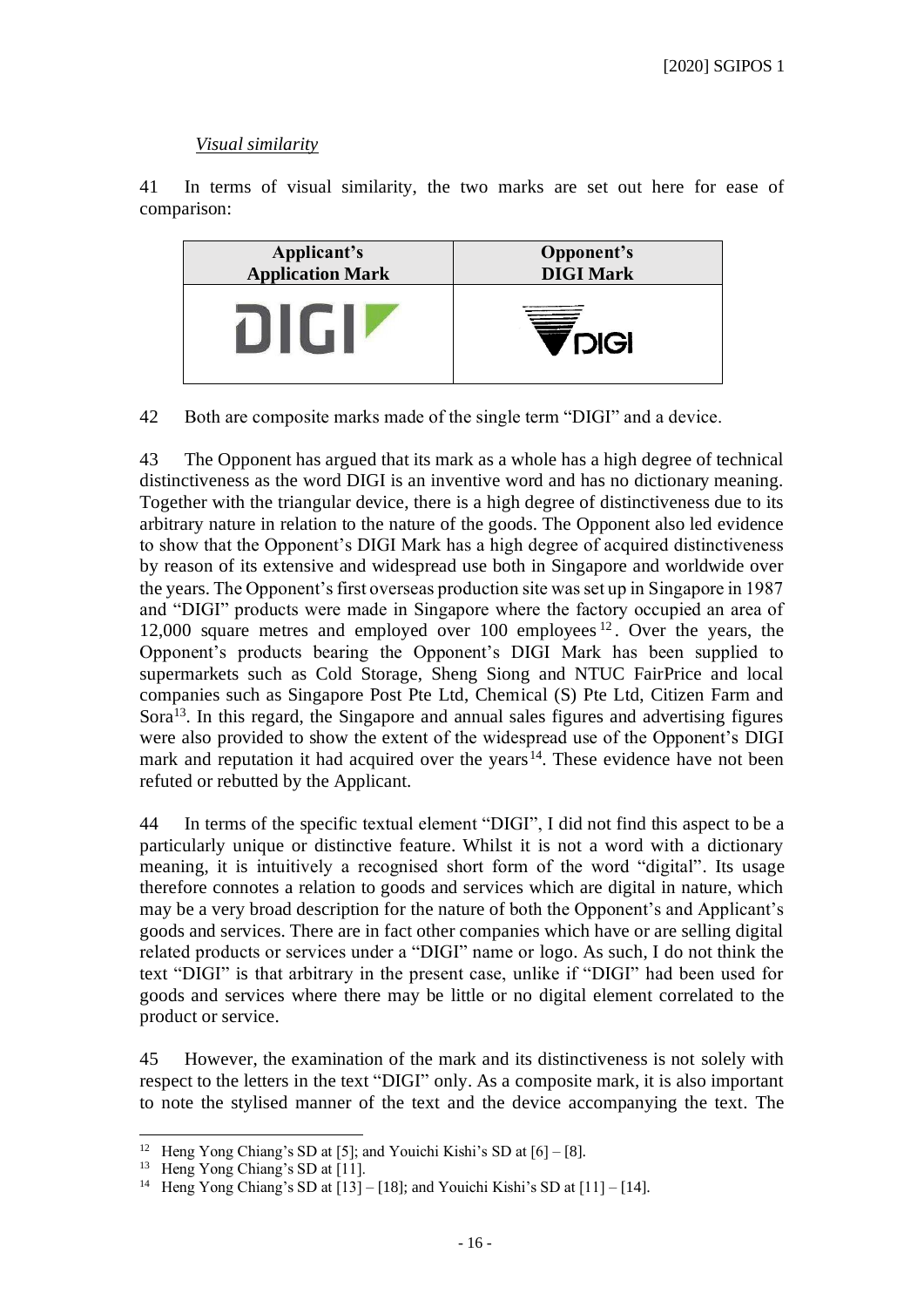Opponent's DIGI Mark is set against a white background, uses a sans serif font type with no hooks, with all the letters capitalised and the first letter "D" is stylised with an unclosed border at the bottom end. The device appears in black and lies to the left of the text in the form of an inverted triangle with parallel lines above it, forming an overall inverted triangular shape. Viewed as a composite whole, the Opponent's DIGI mark can be said to have a medium degree of distinctiveness from its combined font design and triangle.

46 By comparison, the Applicant's Application Mark is also set against a white background, uses a sans serif font type with no hooks, all the letters are capitalised and likewise, the first letter "D" is stylised with an unclosed border at the top end. There is also a triangular mark but in green and which lies to the top right corner of the text and pointing towards the right side.

47 Use of a different font and design may not render a mark visually different, especially in distinctive words (see *Sarika* at [24]-[25]). Conversely, the fact that similar font and design of the text is used can render two marks visually more similar than they would otherwise have been. The Applicant itself owns many other DIGI related types of mark (as set out in in above [14]), but none of these other DIGI related marks use a stylised form of the DIGI text in a similar sans serif font with an unclosed border in the letter "D" and none also uses a triangular device.

48 There are many ways the text DIGI could be presented, such as in small letters

like the Applicant's previous mark  $\bullet$ , and other serif font types could also have been used, as was the case in the Applicant's other DIGI related marks. There are also many other shapes that could have been used, instead of a triangular shaped device. Taken as a whole and when viewed side by side, while certainly not identical, I would think that both marks are visually similar in terms of the textual presentation and use of similarly shaped device. Applying the test as stated by the Court of Appeal in *Hai Tong,*  adopting the position of an average consumer with an imperfect recollection, it would be understandable if a consumer considered the Applicant's Application Mark to be similar to, like a more modernised version of, the Opponent's DIGI Mark.

## *Conceptual similarity*

49 Turning to the analysis of the conceptual similarity, this requires consideration of the ideas that lie behind and inform the understanding of the mark as a whole: see *Hai*  **Tong** at [70]; and *Staywell* at [35]. As mentioned earlier, the text "DIGI" evokes the word "digital" and connotes a relation to products and services with a digital element. This is clearly consistent with the nature of the goods and services offered by both parties and in my view, there is a clear similarity in the conceptual aspect of both the marks.

## *Conclusion on similarity of the competing marks*

50 Based on the foregoing analysis, I am of the view that the two marks are similar given that they are aurally identical, visually similar and have a high degree of conceptual similarity.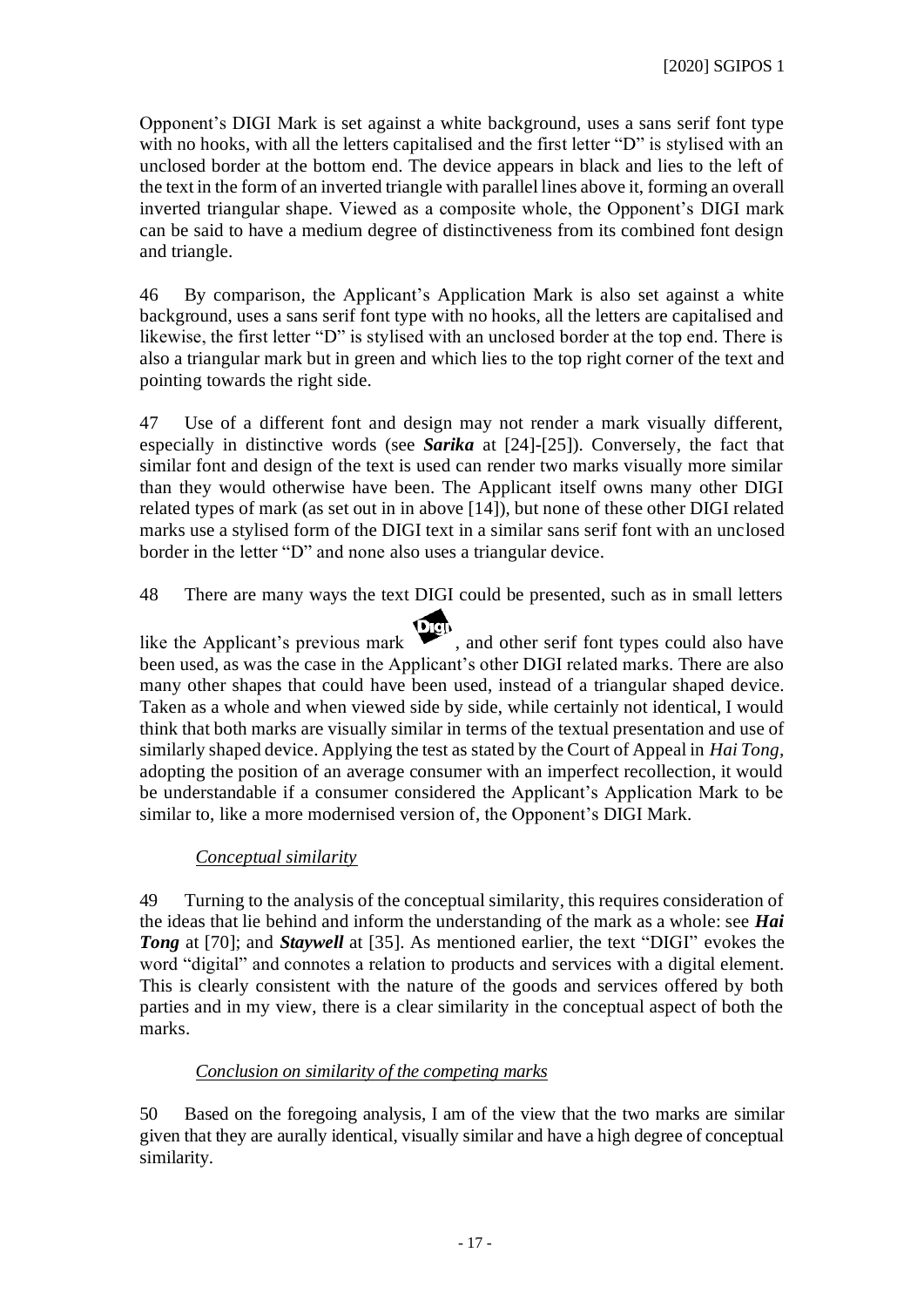## *Similarity of Goods and Services*

51 Moving on to the next stage of the analysis under Section 8(2)(b) of the Act, this involves a comparison of the goods and services for which the competing marks are registered. The test to be adopted is not in dispute and is as set out in the English case of *British Sugar plc v James Robertson & Sons Ltd* [1996] RPC 281 ("*British Sugar*"), where the following factors were held to be relevant considerations in determining the question of similarity of goods and services:

- (a) the respective uses of the respective goods or services;
- (b) the respective end users of the respective goods or services;
- (c) the physical nature of the goods or services;
- (d) the respective trade channels through which the goods or services reach the market;
- (e) in the case of self-serve consumer items, whether in practice they are respectively found or likely to be found on the same or different shelves; and
- (f) whether the respective goods or services are competitive or complementary. This inquiry may take into account how those in the trade classify goods, for instance whether market research companies who act for the industry put the goods or services in the same or different sectors.

52 Comparing the goods and services registered under the parties' respective marks, the Opponent's DIGI Mark is registered in Class 9 only for "*balance and scale, scale equipped with printer, printer"* while the Applicant's Application Mark is being sought to be registered in Classes 9, 38 and 42 for the respective goods and services as set out above in [2].

53 The Applicant argued that the specifications are highly disparate and that the uses of the products are different, the users are different and the physical nature of the products are also different. The trade channels through which each party's products would reach the customers would also be different and the goods are not in competition at all. The Applicant further argued that there is little to no similarity between the Opponent's Class 9 goods and the Applicant's services in Classes 38 and 42. The Applicant's position is that it does not manufacture scales, weighing devices or printers, in particular label printers and is not a competitor with the Opponent.

54 The Opponent, on the other hand, argued that the majority of the Applicant's goods and services concern "wireless data technologies" and "are used wherever connection with machines is required", and that the broad term "computer hardware" used in the Applicant's specifications would encompass printers. In support, the Opponent relied on the European Union Intellectual Property Office (EUIPO) search tool (at [https://euipo.europa.eu/sim/\)](https://euipo.europa.eu/sim/) which allows searches to be conducted to assess whether given goods and services are considered similar or dissimilar according to participating IP offices and in many jurisdictions, "computers" and "data processing apparatus" are considered to be similar to "printers". As the Applicant's goods are specific examples of data processing apparatus, the scope of the named connectivity components in the Applicant's specifications could and would therefore extend to cover even the scope of products registered under the Opponent's DIGI Mark.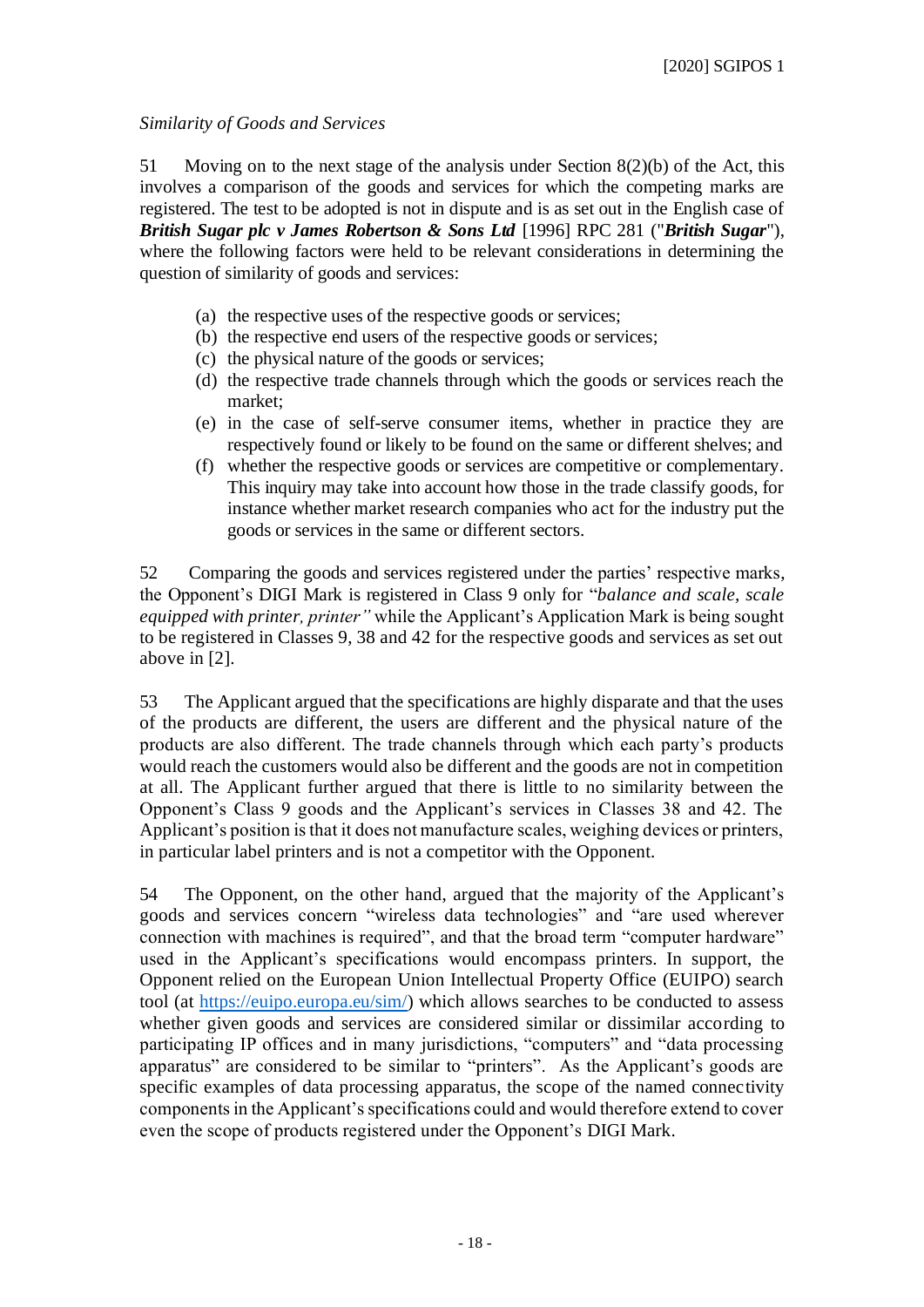55 In undertaking the analysis here, a useful starting point would be the 2002 Agreement between the parties, which applies on a worldwide basis and continues to be binding. The 2002 Agreement resulted in a demarcation of the goods and services to which the parties could apply their respective marks to. Implicit from the agreement is the common understanding of the potential overlap and similarities between each party's goods and services, and hence the need for the agreed demarcation. The continued oppositions which the parties launch against each other in various other jurisdictions (and either may be the opposing party depending on which had registered first in that

jurisdiction) in relation to registrations involving the Applicant's previous mark  $\bullet$  and the Opponent's DIGI mark, is a reflection of the discomfort each party may have over the goods and services sought to be covered in each opposed registration, depending on how the specifications have been crafted.

56 Under the scope of the terms of the 2002 Agreement, as summarised in above [16], the Applicant's covered goods and services cover a broad range of data processing devices and computers, so long as they do not include the uses by the Opponent, namely in goods and services which concern weighing and/or measuring purposes or transfer of data connected to weighing and/or measuring processes. Conversely, the Opponent's broad range of goods and services can encompass even "data-processing devices and computers" but these should not include the uses in goods and services as stated by the Applicant.

57 In *Staywell*, at [40], the Court of Appeal held, albeit *obiter,* that registration in the same specification within a class establishes a *prima facie* case for *identity*. Here, the Applicant's Class 9 specification is defined extensively as compared to the Opponent's much shorter specification. However, as can be seen from the 2002 Agreement, the parties each recognise that their respective descriptions can encroach into the scope of goods and services covered by the other party, which necessitated the requirement to demarcate the goods and services for each party. By the Applicant's own evidence, its products are "used wherever connection with machines is required"<sup>15</sup>. This would clearly include even machines relating to weighing or measuring that have elements of connectivity, such as the products sold by the Opponent.

58 Where the application for registration includes other related classes which may not correspond with any registered class of the earlier registered mark, the analysis in *British Sugar* can still apply: see *Staywell* at [43]. In *Staywell*, the comparison was between the applicant's applications in Classes 35 and 43 and the opponent's existing Class 43 registration. The Court of Appeal there agreed that the applicant's Class 35 services were closely related to and inseparable from the Class 43 specified services. It was held that the approach was not to consider and compare the two classes collectively against the existing class registration but to consider and compare whether the services to be covered in Class 35 itself was similar to the opponent's services in Class 43, having regard to the relevant factors relating to those services.

59 Applying the test to the present case, the other classes which the Applicant has also sought to register in are Classes 38 and 42. Class 38 relates to the Nice Classification class heading of "Telecommunications" while Class 42 relates to the

<sup>&</sup>lt;sup>15</sup> Steve Maurer's SD at [5].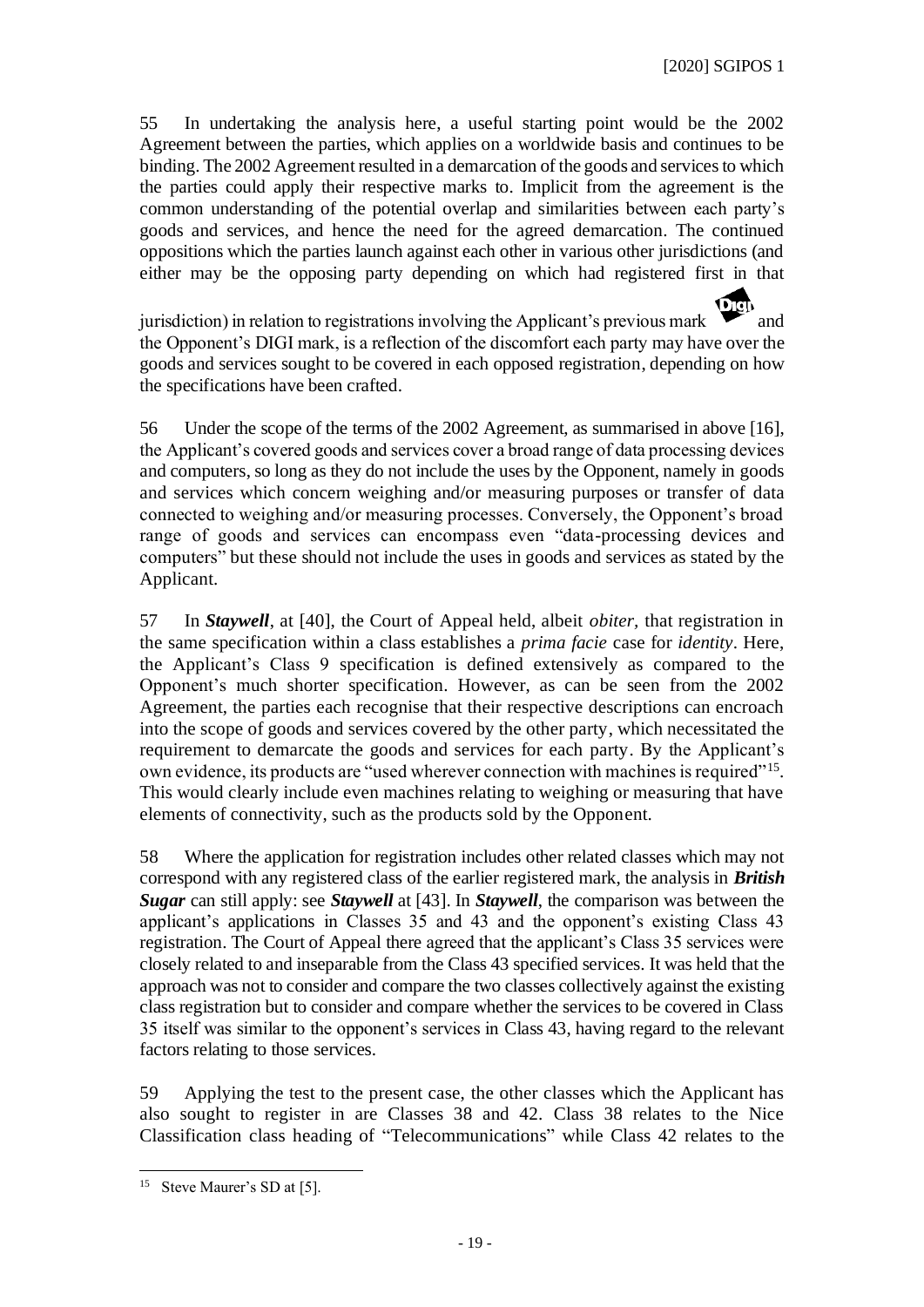class heading of "Scientific and technological services and research and design relating thereto; industrial analysis and industrial research services; design and development of computer hardware and software". The Applicant's specifications in these two classes closely correspond with its specification of goods set out in Class 9. I find that the services specified by the Applicant in Classes 38 and 42 to be closely related from the goods offered by the Applicant under Class 9. By this connection, it would also overlap with the goods offered by the Opponent under Class 9.

60 Would the analysis on this issue be affected by the late amendment made by the Applicant to its specification in Class 9 where the reference to "computer printer servers" was removed and the words "none of the aforementioned goods relating to balance and scale, scale equipped with printer, printer" were added? As highlighted earlier, no change in specifications was made in Classes 38 and 42.

61 This amendment in the specification to Class 9 appears to seek to correspond with the scope of goods and services allowed to be covered by the Applicant under the 2002 Agreement. The Opponent argued that this exclusion is not sufficient and still does not distinguish the compared goods and services. On this, I am in agreement with the Opponent as the exclusion does not make the types of goods and services that can be covered less similar. The fact that parties have their respective demarcated areas of goods and services under the 2002 Agreement does not make each of their goods and services dissimilar to the other party's. It only means that they have an agreement not to oppose each other's registrations insofar as it relates to the marks covered by the 2002 Agreement and falls within the permitted scope of goods and services.

62 The conclusion on this issue is therefore that there is similarity between the Opponent's goods in Class 9 and the Applicant's goods and services in Classes 9, 38 and 42.

## *Likelihood of confusion*

63 The final step in the step-by-step approach requires an assessment of the likelihood of confusion between the marks. In *Staywell* at [96], the Court of Appeal summarised a non-exhaustive list of the factors which the court regarded as admissible in the confusion inquiry:

- (a) Factors relating to the impact of marks-similarity on consumer perception. This would include the reputation of the marks, the impression given by the marks, the possibility of imperfect recollection of the marks. The greater the similarity between the marks, the greater the likelihood of confusion.
- (b) Factors relating to the impact of goods-similarity on consumer perception. The includes the normal way in or the circumstances under which consumers would purchase goods of that type, the likely characteristics of the relevant consumers and whether they would or not tend to apply care or specialist knowledge in making the purchase.

64 On this issue, the Applicant again argued that there would be no likelihood of confusion given the differentiated looks of the marks and the different circumstances of purchase. Furthermore, the Applicant claimed that both parties have sold their goods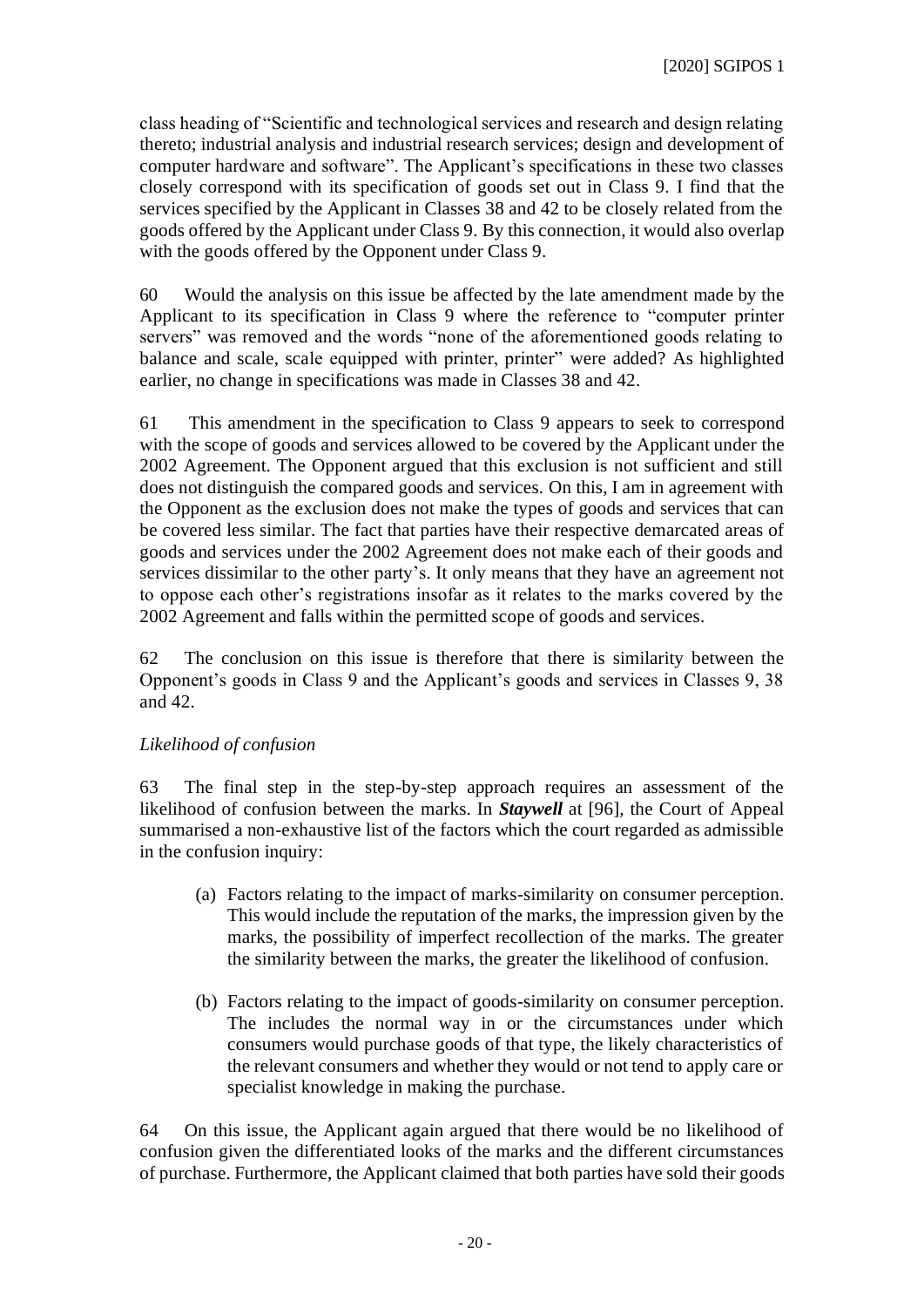concurrently in Singapore for over 10 years, and with respect to the Application Mark for at least 4 over years since it was launched in October 2015, without any sign of confusion.

65 The Opponent countered that there would be a likelihood of confusion based on the perspective of the relevant segment of the public, which would include IT and electronics professionals and enthusiasts as well as the general public. Applying the factors relating to marks-similarity and goods-similarity, the Opponent argued that given the high degree of similarity in the marks and goods here, the relevant public would be given the impression of an economic link between goods and services covered by the competing marks.

66 I am inclined to agree with the arguments mounted by the Opponent. Although the goods and services marketed by both parties are somewhat specialised and not typically marketed and sold to the general public at large, they could target similar groups of consumers using technological products and machinery. With the advancement in technology, both parties have also expanded their products and services to include connectivity and data processing elements, which have been found earlier to overlap. The fact that not all the products and services offered by each may fully overlap does not mean that there would not be a likelihood of confusion. The issue of likelihood of confusion should be assessed in the round and taking into consideration the earlier conclusion on the similarity of the marks and similarity of the goods and services. Here, the consumers of the goods and services can range from the business consumers to individuals such as IT and electronics professionals or enthusiasts with a use for such products. The goods and services may also be sold online or may be purchased physically in person at a shop. The aural, visual and conceptual similarity in the marks, bearing the same sound and letters and similar triangular device, significantly increase the likelihood of confusion. The goods sold by each also cover a broad price range, with the simpler and less expensive products being more likely to be purchased by individuals who would generally have less specialised needs and knowledge and who would pay less attention in the distinction when selecting the products for purchase. All these factors lend weight to the conclusion of a likelihood of confusion as to the existence of an economic link between the Applicant's goods and services and the Opponent's.

### *Conclusion on Section 8(2)(b)*

67 Having considered all the steps in the analysis for this ground of opposition, the conclusion is that the Applicant's Application Mark is similar to the Opponent's DIGI Mark; the goods and services for which the competing marks are registered are also similar; and there is a likelihood of confusion. The ground of opposition under Section 8(2)(b) therefore succeeds.

### **Ground of Opposition under Section 8(7)(a)**

## 68 Section 8(7)(a) of the Act reads:

(7) A trade mark shall not be registered if, or to the extent that, its use in Singapore is liable to be prevented —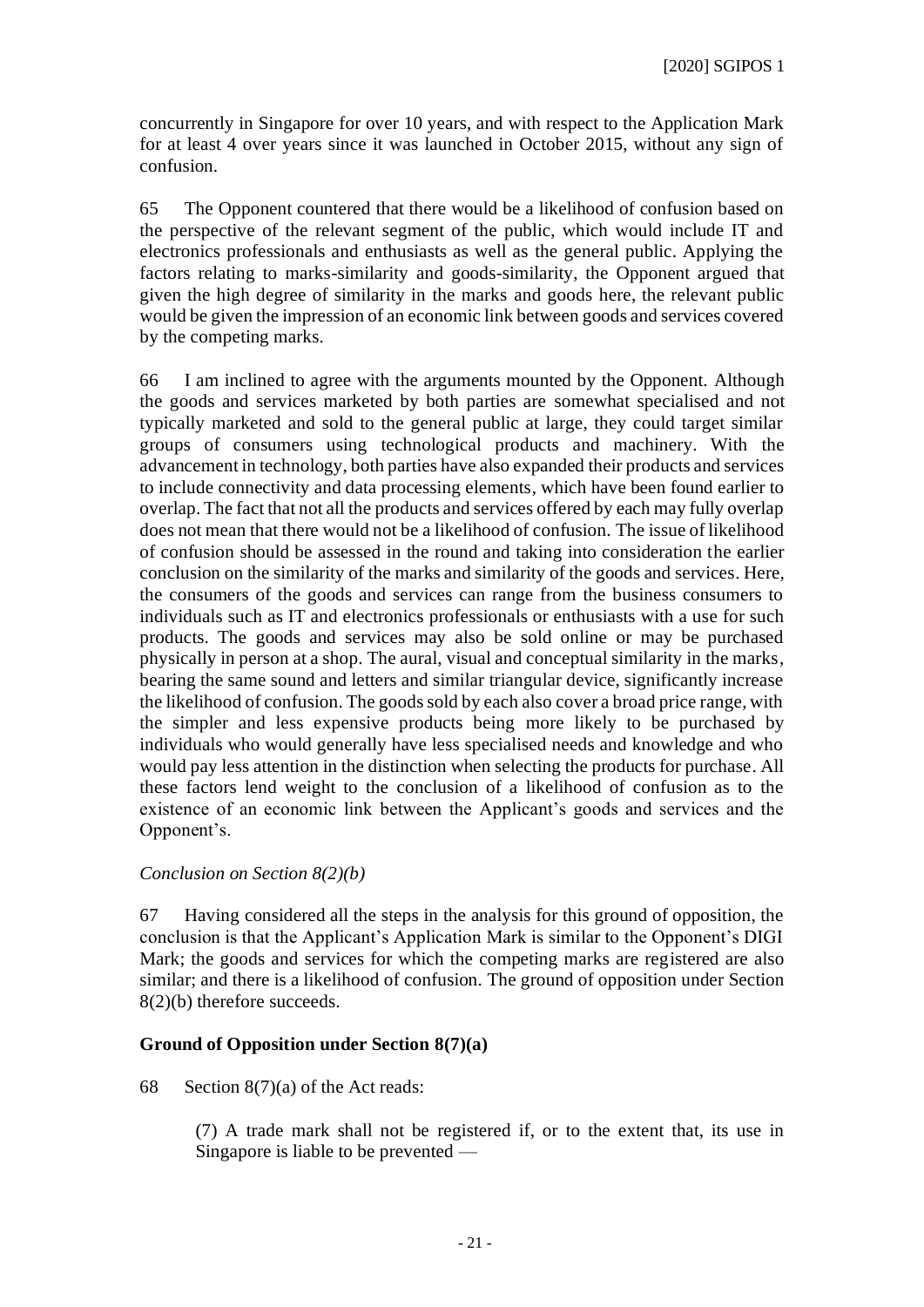(a) by virtue of any rule of law (in particular, the law of passing off) protecting an unregistered trade mark or other sign used in the course of trade…

## *Decision on Section 8(7)(a)*

69 Section  $8(7)(a)$  sets out the ground of invalidation based on the tort of passing off which require the three classic elements of goodwill, misrepresentation and damage to be established.

## *Goodwill*

70 In *Singsung Pte Ltd v LG 26 Electronics Pte Ltd (trading as L S Electrical Trading)* [2016] 4 SLR 86 **("***Singsung"***)**, the Court of Appeal explained, at [34], what goodwill related to:

In our judgment, goodwill, in the context of passing off, is concerned with goodwill in the business *as a whole*, as not specifically in its constituent elements, such as the mark, logo or get-up that it uses… Goodwill does not exist on its own, but attaches to a business in the jurisdiction and is manifested in the custom that the business enjoys. Goodwill may be proved by evidence of sales or of expenses incurred in promoting the goods and services in association with the mark, brand or get-up which they bear.

71 The goodwill in the Opponent's business was denied by the Applicant but not seriously challenged. Indeed, there was no contrary evidence to refute what the Opponent had put forward to prove the sales, profits, or expenses incurred in promoting the goods and services in association with the Opponent's DIGI mark both in Singapore and worldwide <sup>16</sup> . In *Singsung*, it was held that goodwill would clearly exist in Singapore if it is shown that a business offers a product or service for sale here and a customer purchases the product or consumes the service here. The Opponent's evidence was sufficient to establish its goodwill here.

## *Misrepresentation*

72 Applying the test stated by the Court of Appeal in *Singsung,* at [70], a preliminary issue to be considered in the context of misrepresentation is whether the goodwill is distinctive of the Opponent's goods and services. Only after this threshold has been met, then there is a further two questions to be considered: first, that there was a misrepresentation made by the Applicant in using products which are strikingly similar or identical (this may amount to a misrepresentation as to trade source or the trade origin of the goods); and second, that actual confusion or likelihood of confusion arose as a result of the misrepresentation.

73 In the present case, it is clear that the threshold query has been met and the goodwill is distinctive and sufficiently associated with the Opponent's goods and services using the Opponent's DIGI Mark. The remaining two questions on similarity of goods and services and likelihood of confusion is substantively the same as that under Section 8(2)(b) of the Act. Under the earlier analysis, it was determined that that

<sup>&</sup>lt;sup>16</sup> Heng Yong Chiang's SD at  $[13] - [18]$ ; and Youichi Kishi's SD at  $[11] - [14]$ .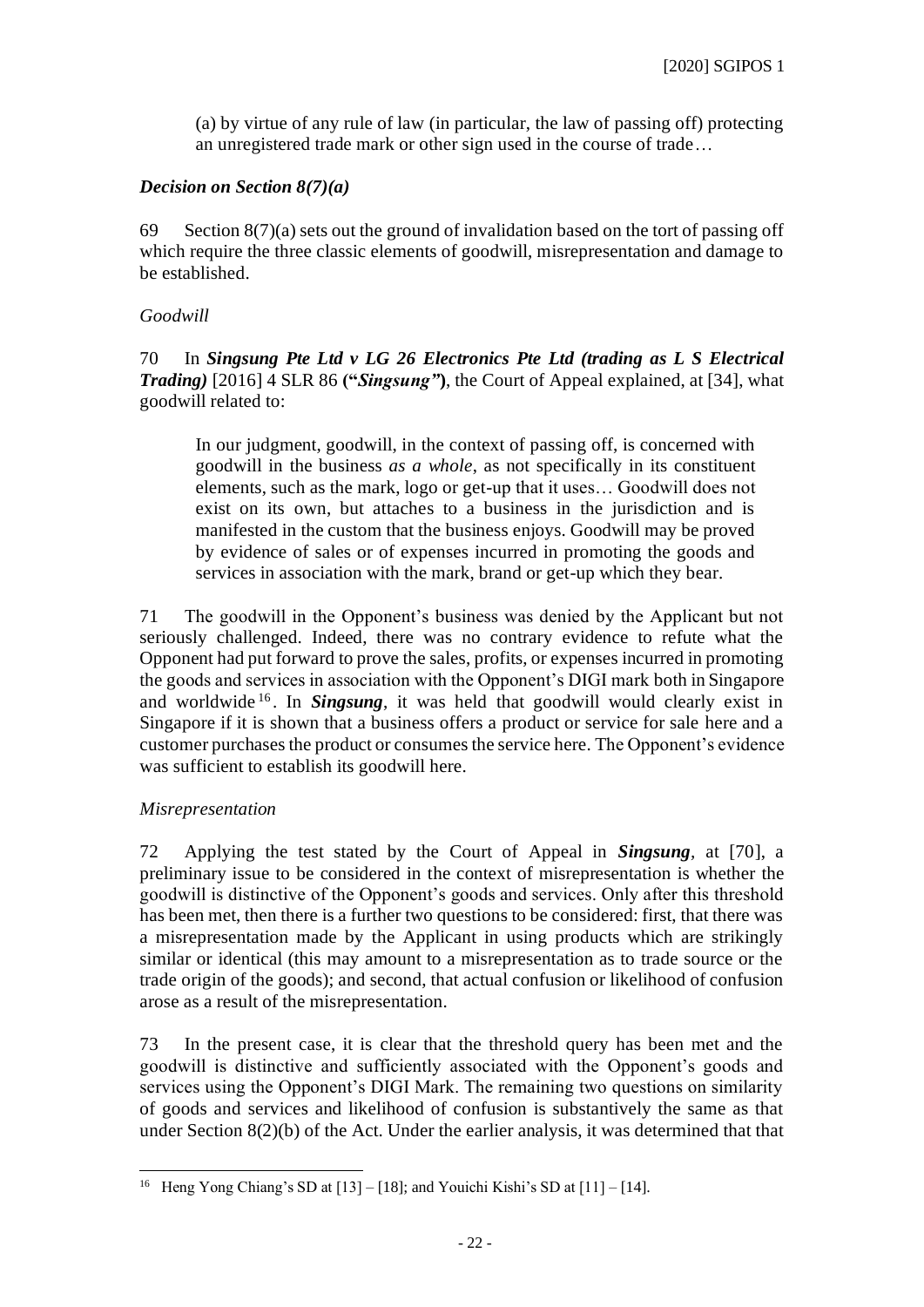there was a similarity in the goods and services between the competing marks and that there would be likelihood of confusion. I am therefore satisfied the element of misrepresentation has been made out in the present case.

## *Damage*

74 On the final element, the Applicant argued that the fact that the Opponent had not adduced any evidence of damage despite being concurrently in the marketplace was indicative that the element had not been made out. However, it is not necessary for the Opponent to show actual damage so long as a real tangible risk of substantial damage is present and this could also occur by way of blurring or tarnishment: see *Singsung* at [41]. Indeed, in *Singsung* (at [87]), the court had found it indisputable that the opposing party's goodwill would be adversely affected through a diversion of custom as the parties there were competing in the same line of products, and the supply of the product would be sufficient to establish the element of damage and separate proof of real or potential damage would not be necessary.

75 Likewise in the present case, in light of the earlier findings that the competing marks are similar (aurally, visually and conceptually), the similarity of the products and services covered by the competing marks, and the attendant likelihood of confusion, there is a real tangible risk of the Opponent's goodwill being adversely affected through a diversion of custom. I am satisfied that the element of damage is also made out.

## *Conclusion on Section 8(7)(a)*

76 The ground of opposition under Section 8(7)(a) therefore succeeds.

### **Ground of Opposition under Section 8(4)(b)(i) read with Section 8(4)(a)**

77 Section 8(4)(a) & (b)(i) of the Act reads:

(4) Subject to subsection (5), where an application for registration of a trade mark is made on or after  $1<sup>st</sup>$  July 2004, if the whole or an essential part of the trade mark is identical with or similar to an earlier trade mark, the later trade mark shall not be registered if –

- (a) the earlier trade mark is well known in Singapore; and
- (b) use of the later trade mark in relation to the goods or services for which the later trade mark is sought to be registered –
	- (i) would indicate a connection between those goods or services and the proprietor of the earlier trade mark, and is likely to damage the interests of the proprietor of the earlier trade mark…

### *Decision on Section 8(4)(b)(i)*

78 The elements in Section 8(4)(b)(i) are set out conjunctively and in order to prove this ground of opposition, the Opponent will need to establish all of the four elements: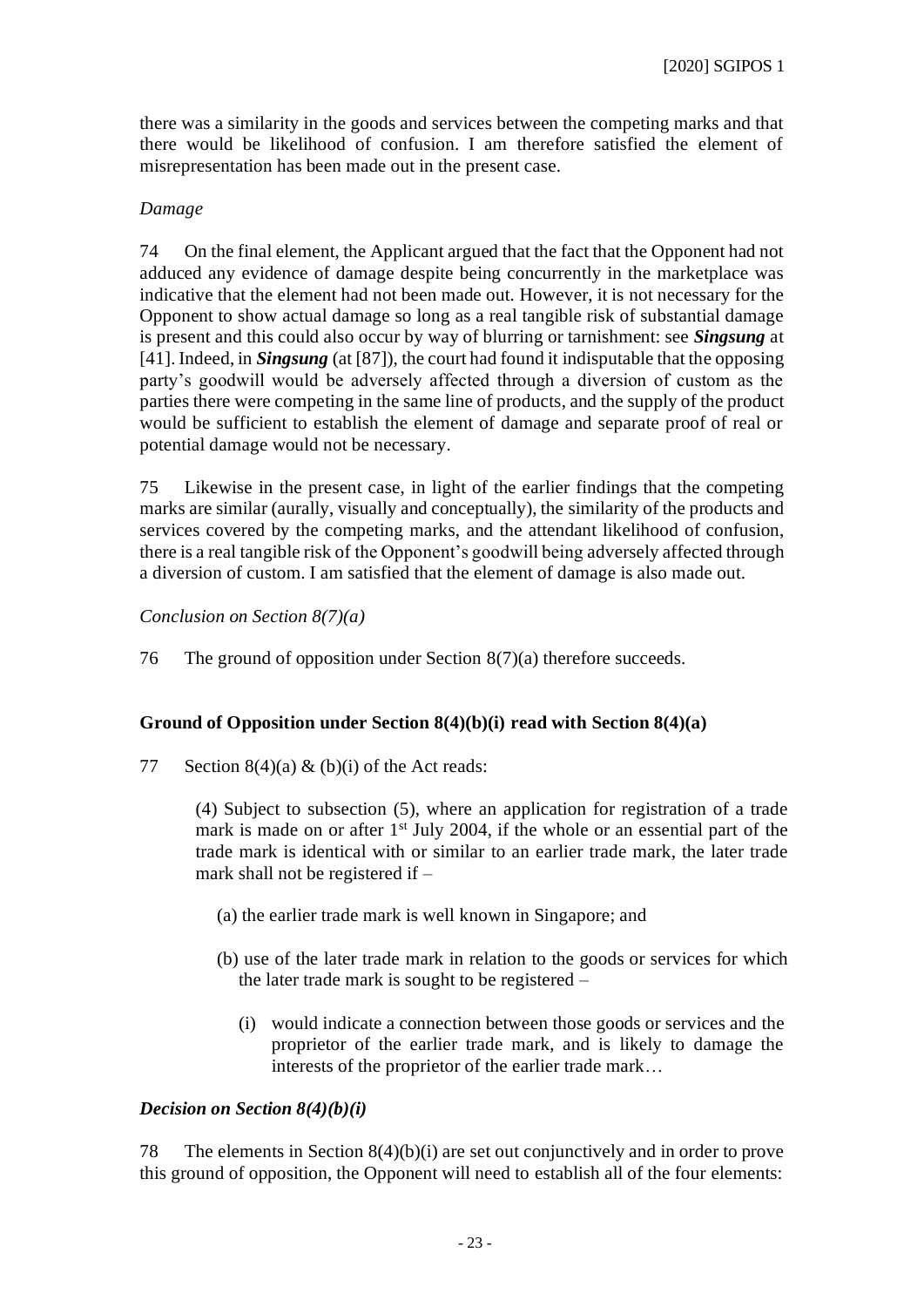- (a) the whole or an essential part of the Application Mark is identical with or similar to an earlier trade mark;
- (b) the earlier trade mark is well known in Singapore;
- (c) use of the Application Mark in relation to the goods or services for which the Application Mark is registered would indicate a connection between those goods or services and the proprietor of the earlier trade mark; and
- (d) such use of the Application Mark is likely to damage the interests of the proprietor of the earlier trade mark.

### *Earlier trade mark*

79 The earlier trade mark in question would be the Opponent's DIGI Mark which was filed on 18 December 1986. The similarity between the two marks have already been discussed and determined earlier and it is not necessary for me to revisit it here. In *Rovio Entertainment Ltd v Kimanis Food Industries Sdn Bhd* [2015] SGHC 216 ("*Rovio*"), at [146], the High Court had clarified that although the wording of Section 8(4) may differ slightly from Section 8(2)(b), the marks-similarity analysis is fundamentally the same.

### *Well known earlier trade mark*

80 The definition of "well known trade mark" is set out in Section 2(1) of the Act and the starting point of what amounts to a "well known trade mark" can be found at Sections 2(7) to 2(9) of the Act. For ease of reference, these are set out below:

2(1)(a) any registered trade mark that is well known in Singapore; or

(b) any unregistered trade mark that is well known in Singapore and that belongs to a person who —

- (i) is a national of a Convention country; or
- (ii) is domiciled in, or has a real and effective industrial or commercial establishment in, a Convention country,

whether or not that person carries on business, or has any goodwill, in Singapore.

## …

(7) Subject to subsection (8), in deciding, for the purposes of this Act, whether a trade mark is well known in Singapore, it shall be relevant to take into account any matter from which it may be inferred that the trade mark is well known, including such of the following matters as may be relevant:

- (a) the degree to which the trade mark is known to or recognised by any relevant sector of the public in Singapore;
- (b) the duration, extent and geographical area of
	- (i) any use of the trade mark; or
	- (ii) any promotion of the trade mark, including any advertising of, any publicity given to, or any presentation at any fair or exhibition of, the goods or services to which the trade mark is applied;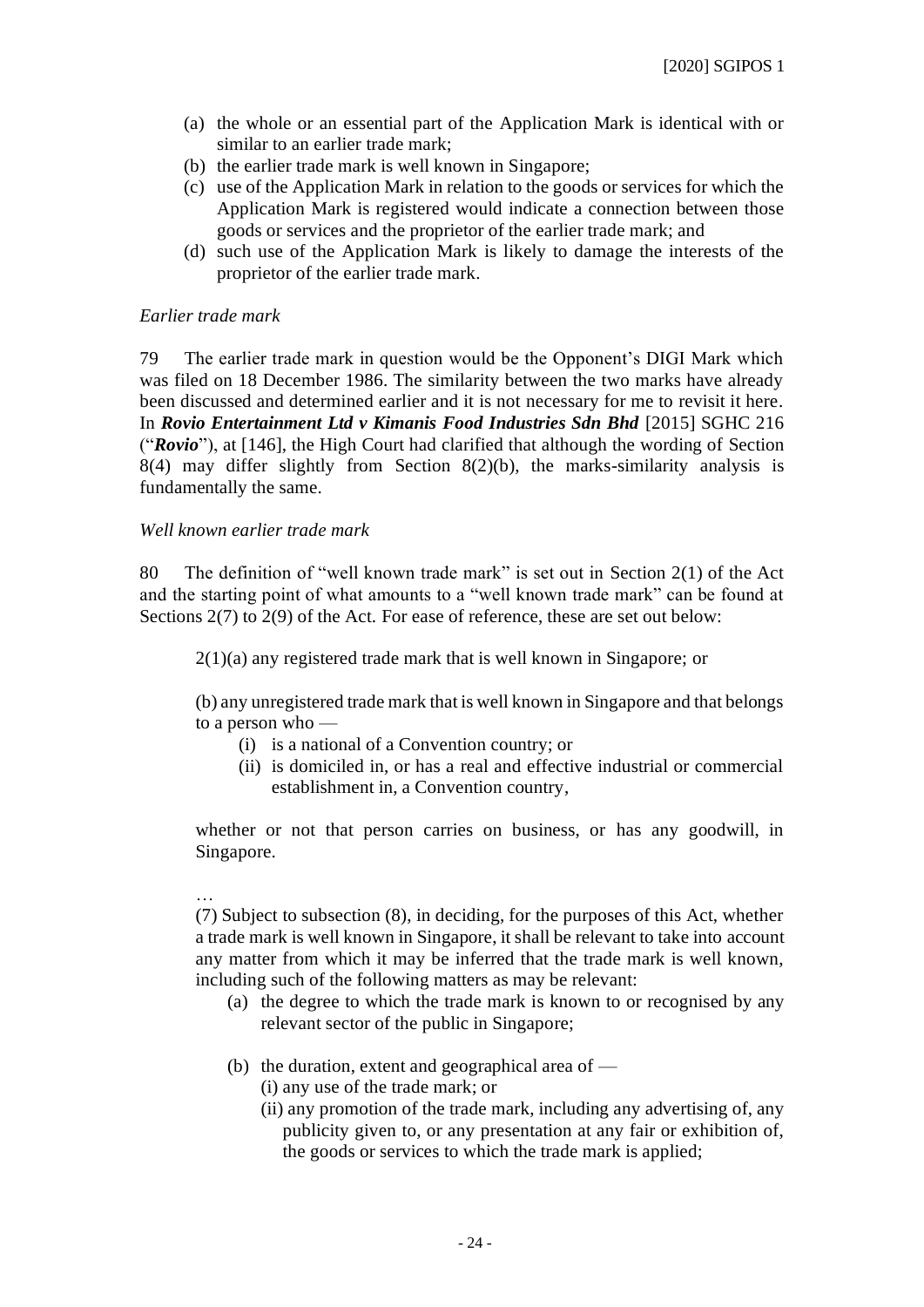- (c) any registration or application for the registration of the trade mark in any country or territory in which the trade mark is used or recognised, and the duration of such registration or application;
- (d) any successful enforcement of any right in the trade mark in any country or territory, and the extent to which the trade mark was recognised as well known by the competent authorities of that country or territory;
- (e) any value associated with the trade mark.

(8) Where it is determined that a trade mark is well known to any relevant sector of the public in Singapore, the trade mark shall be deemed to be well known in Singapore.

(9) In subsections (7) and (8), "relevant sector of the public in Singapore" includes any of the following:

- (a) all actual consumers and potential consumers in Singapore of the goods or services to which the trade mark is applied;
- (b) all persons in Singapore involved in the distribution of the goods or services to which the trade mark is applied;
- (c) all businesses and companies in Singapore dealing in the goods or services to which the trade mark is applied.

81 The Opponent argued that the evidence it had tendered to establish that the Opponent's DIGI Mark had acquired distinctiveness (as summarised in above [43]) would also go towards showing the well known status of its mark. The relevant sector of the public would be the consumers which have used the Opponent's products and this need not be the public at large. The evidence tendered showed *inter alia* the degree and extent to which the Opponent's DIGI Mark had been used on products sold in Singapore since 1987 and the sales and advertising figures of the products.

82 The Opponent's first overseas production site was set up in Singapore in 1987 and "DIGI" products were made in Singapore where the factory occupied an area of 12,000 square metres and employed over 100 employees <sup>17</sup> . Over the years, the Opponent's products bearing the Opponent's DIGI Mark has been supplied to and were widely used in major supermarkets such as Cold Storage, Sheng Siong and NTUC FairPrice and local companies such as Singapore Post Pte Ltd, Chemical (S) Pte Ltd, Citizen Farm and Sora<sup>18</sup>. The Opponent also asserted that its DIGI products account roughly for an estimated 60% of the market shares for scales and commercial weighing and measuring systems in Singapore<sup>19</sup>. In this regard, the Singapore and annual sales figures and advertising figures were also provided to show the extent of the widespread use of the Opponent's DIGI mark and reputation it had acquired over the years. The annual sales revenue figures for the products bearing the DIGI Marks by Digi Singapore Pte Ltd increased from around S\$420,900 in 2007 to S\$2,940,100 in 2017<sup>20</sup>; while the annual advertising expenditure was also shown to have increased from around S\$2,200

<sup>&</sup>lt;sup>17</sup> Heng Yong Chiang's SD at [5]; and Youichi Kishi's SD at [6] – [8].

<sup>&</sup>lt;sup>18</sup> Heng Yong Chiang's SD at [11].

<sup>19</sup> Heng Yong Chiang's SD at [12].

<sup>&</sup>lt;sup>20</sup> Heng Yong Chiang's SD at  $[13] - [14]$ .